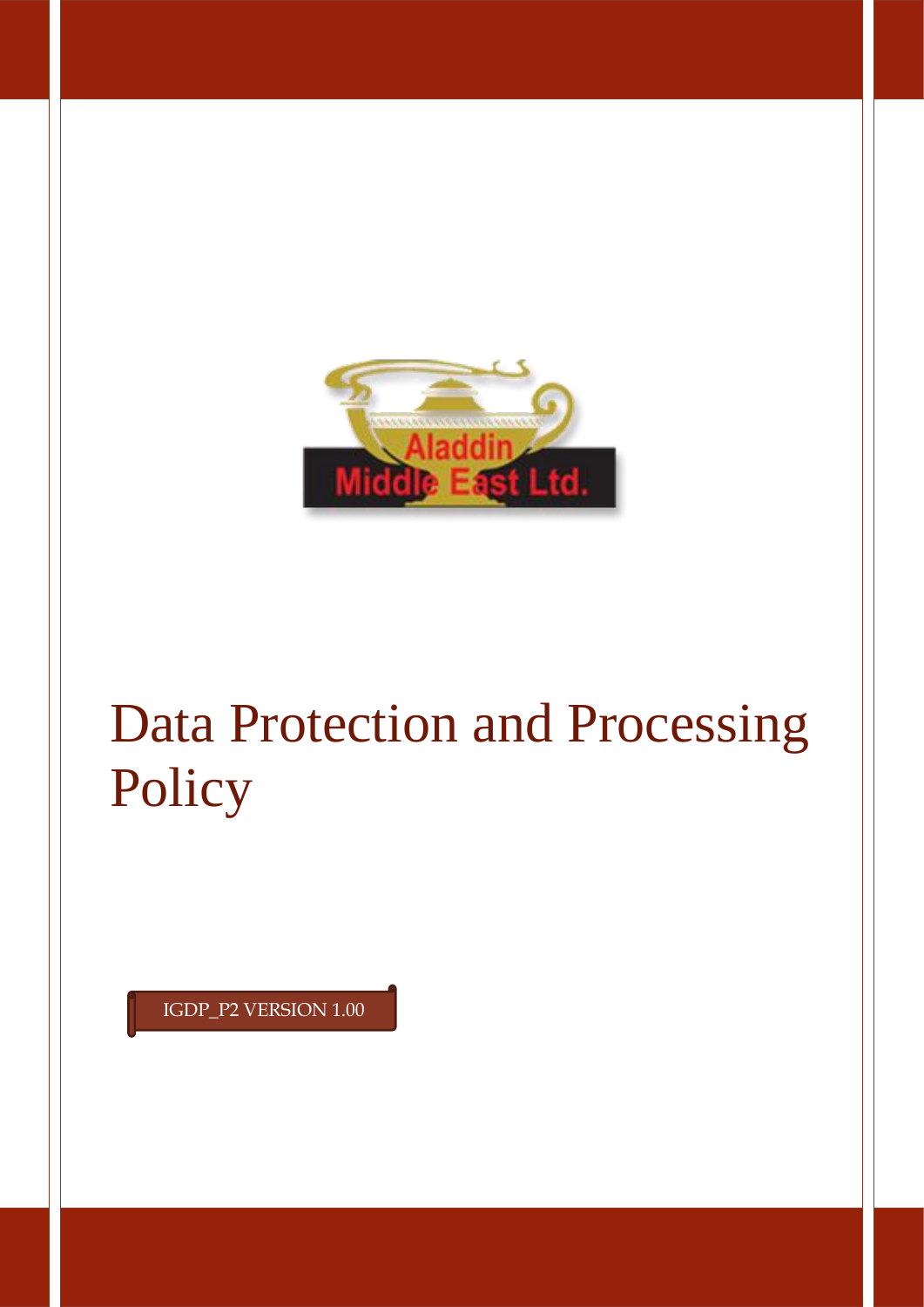# **CONTENTS**

| 1.                                                                                                |                                                                                             |                                                                                                 |  |  |  |
|---------------------------------------------------------------------------------------------------|---------------------------------------------------------------------------------------------|-------------------------------------------------------------------------------------------------|--|--|--|
|                                                                                                   | 1.1.                                                                                        |                                                                                                 |  |  |  |
|                                                                                                   | 1.2.                                                                                        |                                                                                                 |  |  |  |
|                                                                                                   | 1.3.                                                                                        | Data Subject Groups Covered by the PolicyHata! Yer isareti tanımlanmamış.                       |  |  |  |
|                                                                                                   | 1.4.                                                                                        |                                                                                                 |  |  |  |
| 2.                                                                                                |                                                                                             | PRINCIPES REGARDING PROCESSING OF PERSONAL DATA  Hata! Yer işareti<br>tanımlanmamış.            |  |  |  |
| 3.                                                                                                |                                                                                             | PURPOSES FOR DATA PROCESSING Hata! Yer işareti tanımlanmamış.                                   |  |  |  |
| 4.                                                                                                |                                                                                             | DATA CATEGORIES THAT WILL BE PROCESSED BY THE COMPANY  Hata! Yer<br>işareti tanımlanmamış.      |  |  |  |
|                                                                                                   |                                                                                             |                                                                                                 |  |  |  |
|                                                                                                   | 5.1.                                                                                        | General Conditions for Data TransfersHata! Yer işareti tanımlanmamış.                           |  |  |  |
|                                                                                                   | 5.2.                                                                                        |                                                                                                 |  |  |  |
|                                                                                                   | 5.3.                                                                                        | To whom your personal data will be transferred?Hata! Yer isareti tanımlanmamış.                 |  |  |  |
| 6.                                                                                                | WHAT RIGHTS DATA SUBJECTS HAVE CONCERNING THEIR DATA?  Hata! Yer<br>işareti tanımlanmamış.  |                                                                                                 |  |  |  |
|                                                                                                   | 6.1.                                                                                        | Data Subject's Rights and Requests Hata! Yer isareti tanımlanmamış.                             |  |  |  |
|                                                                                                   |                                                                                             | 6.2. How data subjects can exercise their rights in respect of their personal data?18           |  |  |  |
|                                                                                                   | 6.3.                                                                                        | Exceptional Situations that are not subject to Law No 6698  Hata! Yer isareti<br>tanımlanmamış. |  |  |  |
| 7.                                                                                                | MEASURES TAKEN BY THE COMPANY TO PROTECT PERSONAL DATA. Hata! Yer<br>işareti tanımlanmamış. |                                                                                                 |  |  |  |
| 8.                                                                                                | the contract of the contract of the                                                         |                                                                                                 |  |  |  |
| Erasure, Destruction or Anonymization of Personal Data  Hata! Yer işareti<br>9.<br>tanımlanmamış. |                                                                                             |                                                                                                 |  |  |  |
|                                                                                                   |                                                                                             |                                                                                                 |  |  |  |
| 11.                                                                                               |                                                                                             |                                                                                                 |  |  |  |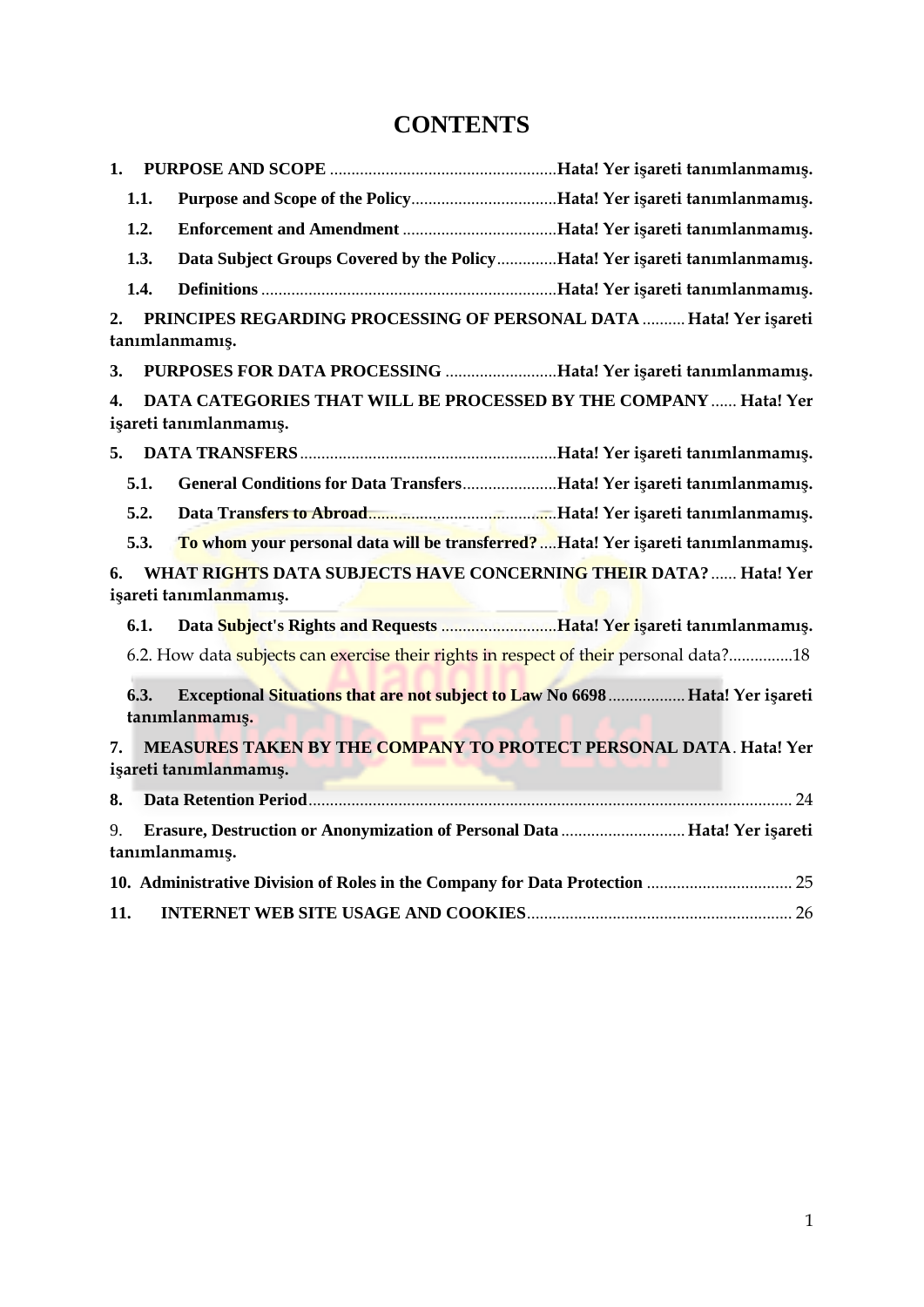# **ALADDIN MIDDLE EAST LTD – TURKEY ANKARA BRANCH OFFICE**

# **DATA PROTECTION AND PROCESSING POLICY**

## **Introduction**

This Policy document constitutes the Aladdin Middle East Limited – Turkey Branch Office, having its registered office at the following address "Karum İş Merkezi İran Caddesi No:21/394 Kavaklıdere Çankaya/Ankara" (hereinafter referred as the "Company" or "AME Turkey") Data Protection and Processing Policy and aims to provide information relating to purposes for which we gather and process personal data pursuant to Law No 6698 on Personal Data Protection (hereinafter referred as "Law", how we protect, store, process, transfer, erase, take legal, technical and administrative measure for pseudonymisation and anonymization of data and comply with our duty of transparent information, communication and modalities for the exercise of the rights of the data subjects in accordance with Article 10 of the Law. Accordingly, the purposes for which our Company processes personal data, to whom and for what purposes the processed data can be transferred, our personal data collection methods and legal reasons and the rights of the data subject may be found below.

Data Controller : Aladdin Middle East Limited Şirketi - Türkiye Ankara Şubesi

Trade Registration Number:80527

Address :Karum İş Merkezi İran Caddesi No:21/394 Çankaya ANKARA

Telephone : (+90)0 312 427 90 20

E-Mail :kvkk@ame.com.tr

Web Site :ame.com.tr

Field of Activity : Crude Oil Drilling

## **1. PURPOSE AND SCOPE**

### **1.1.Purpose and Scope of the Policy**

AME aims to comply with the Law by creating all kinds of legal grounds and processes for the protection and processing of personal data through this "Data Protection and Processing Policy (" Policy ") and by creating awareness on this issue among all stakeholders we are associated with.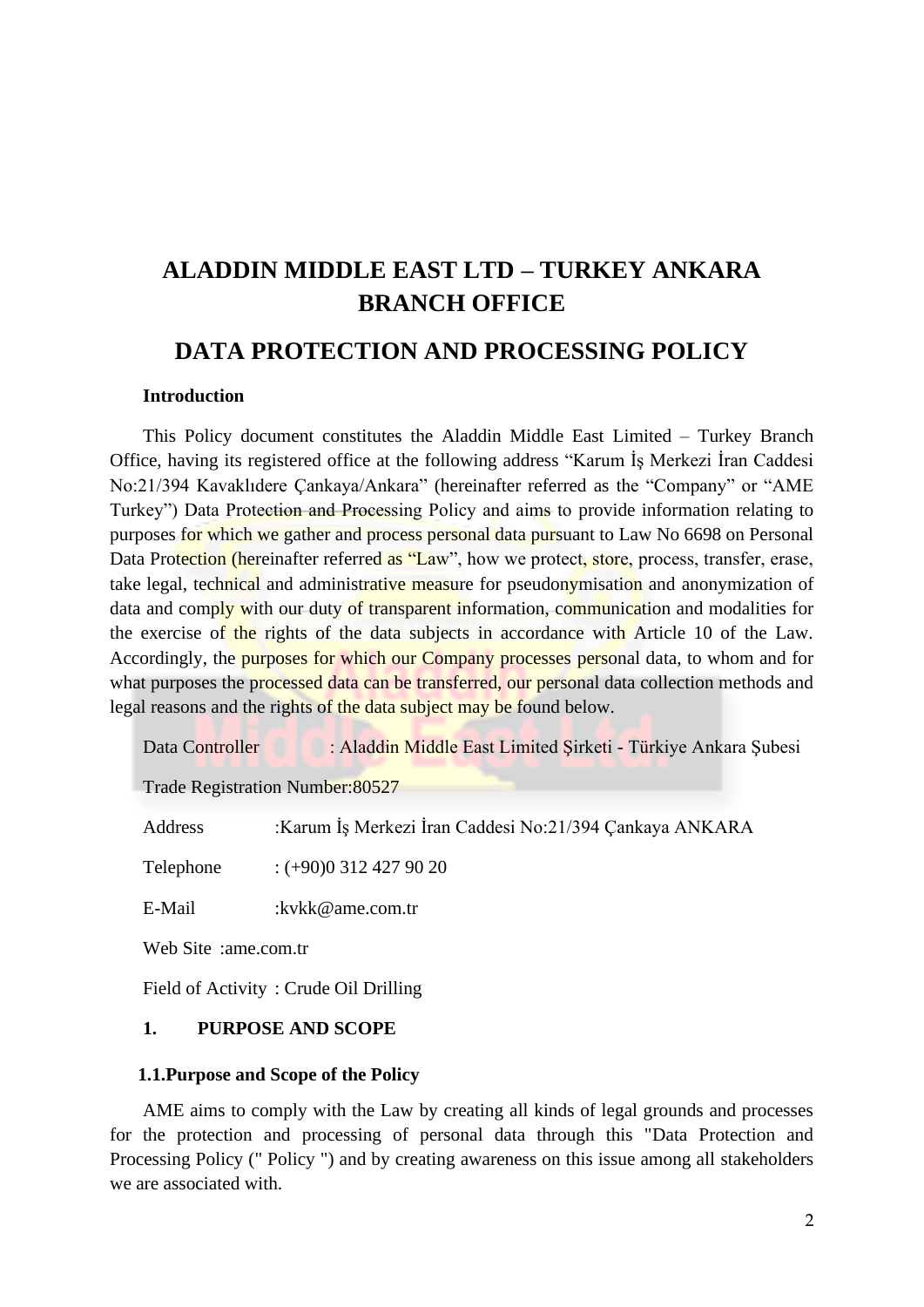This policy applies to all Personal Data processed by the Company, regardless of the media on which that data is stored or whether it relates to past or present employees, workers, employees of organizations we cooperate with, customers, clients or supplier contacts, shareholders, website users or any other Data Subject whose personal data may be gathered, registered, stored, processed, used, transferred by our Company.

## **1.2.Enforcement and Amendment**

This Policy has been established by the Company and shall enter into force on the date of its publication on the official website (s) of AME Turkey and made available to the relevant parties upon the request of the data subjects. In the event of a conflict between the provisions of this Policy and the provisions of legislation in force, especially the aforementioned Law, the provisions of the latter shall prevail.

The Company reserves the right to amend or modify this Policy without prior notice to reflect technological advancements, legal and regulatory changes and good business practices. Such changes and/or modifications shall become effective immediately upon the posting thereof to our website. Current version of the Policy is available at http://aladdinmiddleeast.com/TR.aspx

# **1.3.Data Subject Groups Covered by the Policy**

This Policy contains statements and explanations regarding the processing of personal data of categories of real persons listed below by AME within the scope of the Law. In this context, the application area of the Policy is the processing of personal data belonging to the following data subjects:

| <b>DATA SUBJECT</b><br><b>CATEGORIES</b>                         | <b>EXPLANATION</b>                                                                                                                                                                                       |  |  |
|------------------------------------------------------------------|----------------------------------------------------------------------------------------------------------------------------------------------------------------------------------------------------------|--|--|
| Employee/Intern Candidates:                                      | It refers to real persons who have applied for a job to our company in any way or<br>who have submitted their CV and related information to our company's                                                |  |  |
|                                                                  | consideration.                                                                                                                                                                                           |  |  |
| Previous Employees:                                              | It refers to real persons whose employment contract with our company has<br>terminated for any reason (resignation, dismissal, retirement, etc.).                                                        |  |  |
| <b>Active Customers:</b>                                         | Natural persons whose personal data we may process as a result of contractual<br>relationship with our company and within the scope of any business relationship                                         |  |  |
|                                                                  | with our company.                                                                                                                                                                                        |  |  |
| <b>Potential Customers:</b>                                      | Real persons about whom our company has obtained their personal data within the<br>scope of any business relationship without any contractual relationship with our                                      |  |  |
|                                                                  | company.                                                                                                                                                                                                 |  |  |
| Company Employees:                                               | It refers to persons working in the Company or organizations affiliated with the<br>Company whose personal data are processed within the framework of activities                                         |  |  |
|                                                                  | such as human resources, audit, information technology security and provision of<br>infrastructure, legal compliance etc.                                                                                |  |  |
| Parties who have submitted<br><b>Applications or Complaints:</b> | It refers to real persons who transmit their opinions / complaints / suggestions or<br>information and other requests to our Company, whether they have benefited from<br>our Company's services or not. |  |  |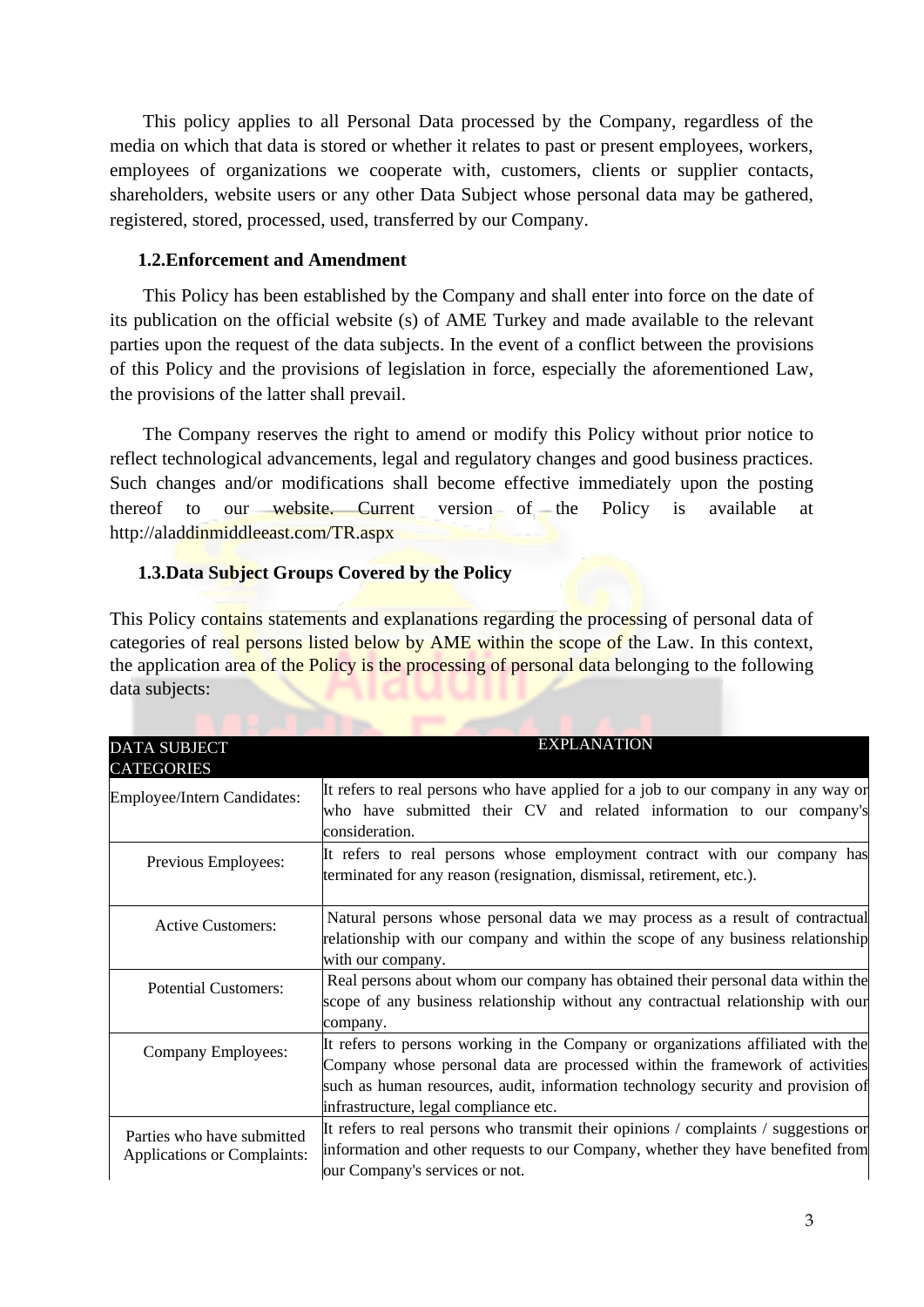| Visitor:                                                                        | It refers to real persons who visit our Company premises or other service sites,<br>benefit from our company's guest internet network or visit our Company's website<br>http://aladdinmiddleeast.com/TR.aspx.                                          |
|---------------------------------------------------------------------------------|--------------------------------------------------------------------------------------------------------------------------------------------------------------------------------------------------------------------------------------------------------|
| <b>Relatives of Data Subject:</b>                                               | Refers to individuals who are family members and relatives of our employees and $/$<br>or employees who benefit from our company's services.                                                                                                           |
| Parties to who we provide<br>services:                                          | It refers to real persons who benefit from the services offered by the Company in<br>its fields of activity.                                                                                                                                           |
| Employee/Representative/Shar<br>eholder of Contractors                          | It refers to real persons who are shareholders, representatives or employees of<br>companies that provide goods and / or services to our Company based on the<br>existing and / or prospective contracts signed with our Company.                      |
| Employee/Representative/Shar<br>eholder of Organizations that<br>we collaborate | It refers to natural persons, including the shareholders and representatives of these<br>institutions, working in the institutions with which the company has any business<br>relationship (such as, but not limited to, business partners, suppliers) |
| Other 3rd Parties:                                                              | Any third party whose personal data may be processed by the Company that are<br>not specifically mentioned in this Policy.                                                                                                                             |

The categories of data subjects described above are for illustrative purposes. The fact that the data subject does not fall within the scope of any of these categories does not eliminate the data subject qualification as specified in the Law.

# **1.4.Definitions**

For the purpose of this Directive the following definitions shall apply:

**Company:** Aladdin Middle East Limited Şirketi - Türkiye Ankara Şubesi,

**Personal data:** 'personal data' means any information relating to an identified or identifiable natural person ('data subject'); an identifiable natural person is one who can be identified, directly or indirectly, in particular by reference to an identifier such as a name, an identification number, location data, an online identifier or to one or more factors specific to the physical, physiological, genetic, mental, economic, cultural or social identity of that natural person

**special categories of personal data:** Personal data relating to the race, ethnic origin, political opinion, philosophical belief, religion, sect or other belief, clothing, membership to associations, foundations or trade-unions, health, sexual life, convictions and security measures, and the biometric and genetic data are deemed to be personal data of special nature

**'processing'** means any operation or set of operations which is performed on personal data or on sets of personal data, whether or not by automated means, such as collection, recording, organization, structuring, storage, adaptation or alteration, retrieval, consultation, use, disclosure by transmission, dissemination or otherwise making available, alignment or combination, restriction, erasure or destruction;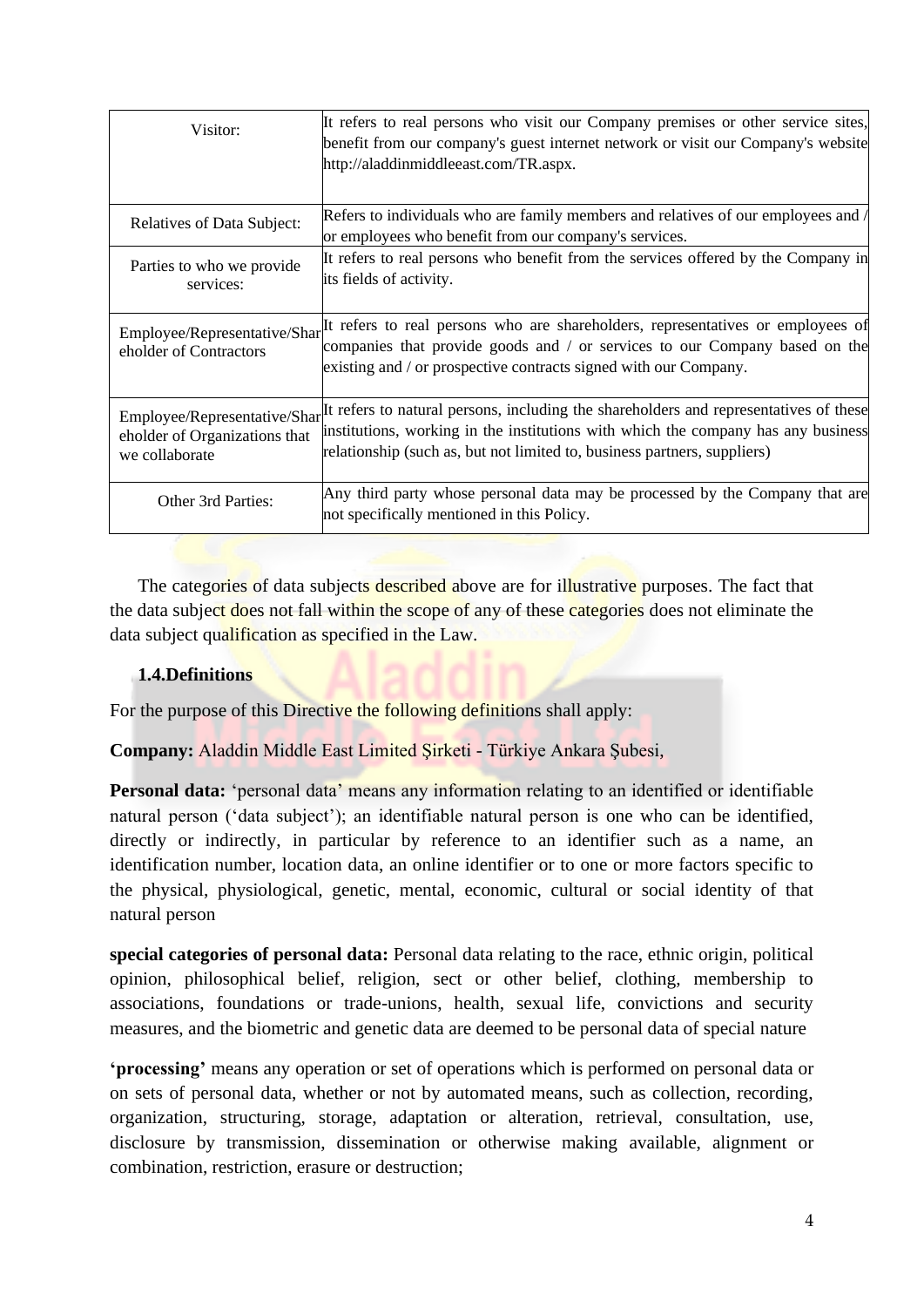**Data subject means** the natural person, whose personal data is processed,

Data registry system means the registry system which the personal data is registered into through being structured according to certain criteria,

**Controller** means the natural or legal person who determines the purpose and means of processing personal data and is responsible for establishing and managing the data registry system,

**processor'** means a natural or legal person, public authority, agency or other body which processes personal data on behalf of the controller;

**consent' of the data subject** means any freely given, specific, informed and unambiguous indication of the data subject's wishes by which he or she, by a statement or by a clear affirmative action, signifies agreement to the processing of personal data relating to him or her

**Anonymizing** means rendering personal data impossible to link with an identified or identifiable natural person, even though matching them with other data,

Law: Law no 6698 on the protection of personal data

**Board** means the 'supervisory authority' established by Law no 6698.

**Committee** means the committee responsible for implementation of this Data Protection and Processing Policy and other policies and directives adopted in order to ensure compliance with the Law.

# **2. PRINCIPES REGARDING PROCESSING OF PERSONAL DATA**

AME adheres to the principles relating to Processing of Personal Data, as set out in the GDPR and Article 4 of the Law, which require Personal Data to be:

# **a) Processed lawfully, fairly and in a transparent manner (Lawfulness, Fairness and Transparency);**

Personal data are processed in accordance with the law and in conformity with rules of bona fides. Accordingly, the Company acts in accordance with the legislation in force in all kinds of personal data processing processes and abides by the rules of honesty.

# **b) Accurate and where necessary kept up to date (Accuracy);**

Data controllers are responsible for setting up and implementing necessary processes to ensure that the personal data they process are accurate and up to date. In this direction, AME provides the data subjects with the opportunity to update their data and takes the necessary measures to ensure the correct transfer of the data to the databases. The data subject is responsible for the accuracy and currency of the data transmitted to us.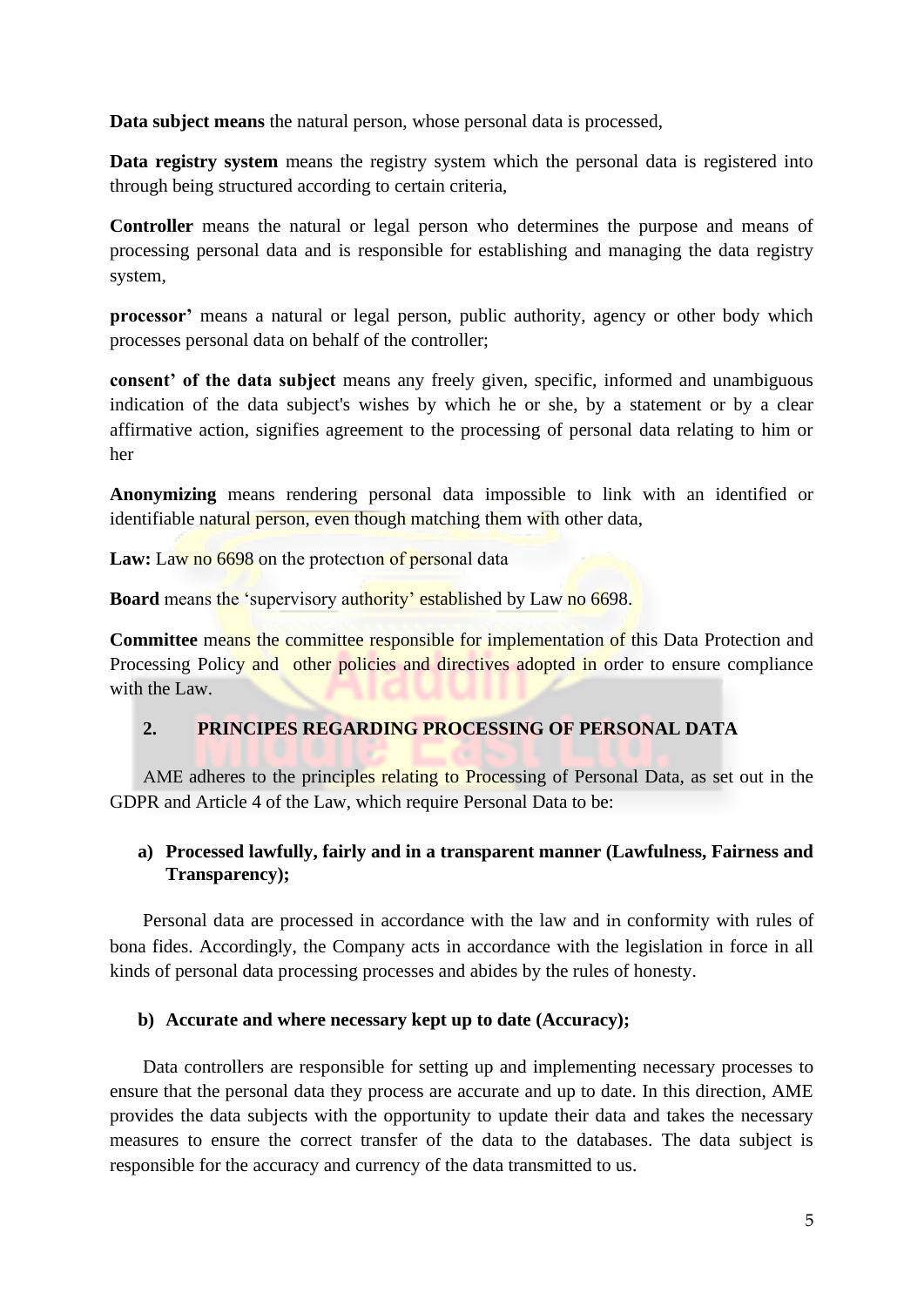# **c) Collected only for specified, explicit and legitimate purposes (Purpose Limitation);**

Data controllers are obliged to inform data subjects about the purposes of processing of their personal data in line with the notification obligations prescribed under the Law. Accordingly, AME restricts data processing activities to specific and legitimate purposes and clearly informs data subjects within the help of privacy notices regarding these purposes.

## **d) Adequate, relevant and limited to what is necessary in relation to the purposes for which it is Processed (Data Minimization);**

Personal data are processed by AME in connection with and limited to this purpose to the extent necessary for the purpose notified to the data subject at the time of their provision.

# **e) Not kept in a form which permits identification of Data Subjects for longer than is necessary for the purposes for which the data is Processed (Storage Limitation);**

If a certain period of time is determined within the scope of the legislation in force, the data are stored for this period. If such a period is not specified in the legislation, reasonable retention periods are determined by considering the purpose of data use and Company procedures, and the data is kept limited to this period. The Company has retention policies and procedures to ensure Personal Data is deleted after a reasonable time for the purposes for which it was being held, unless a law requires such data to be kept for a minimum time. We recommend interested parties to see our Data Retention and Management Policy which is available at our web site.

## **3. PURPOSES FOR DATA PROCESSING**

**3.1.** Personal data is processed by AME for the purposes listed below in accordance with the Law which allows Processing for specific purposes and principles. The company undertakes to process personal data in accordance with applicable legislation and contractual obligations. Our company will only carry out data processing activities if and to the extent that at least one of the following issues is valid:

(a) the data subject has given explicit consent to the processing of those personal data for one or more specified purposes,

(b) the Processing is necessary for the performance of a contract with the Data Subject or to take steps at the data subject's request before a contract is entered into;

(c) Processing is necessary in order to meet our legal compliance obligations.;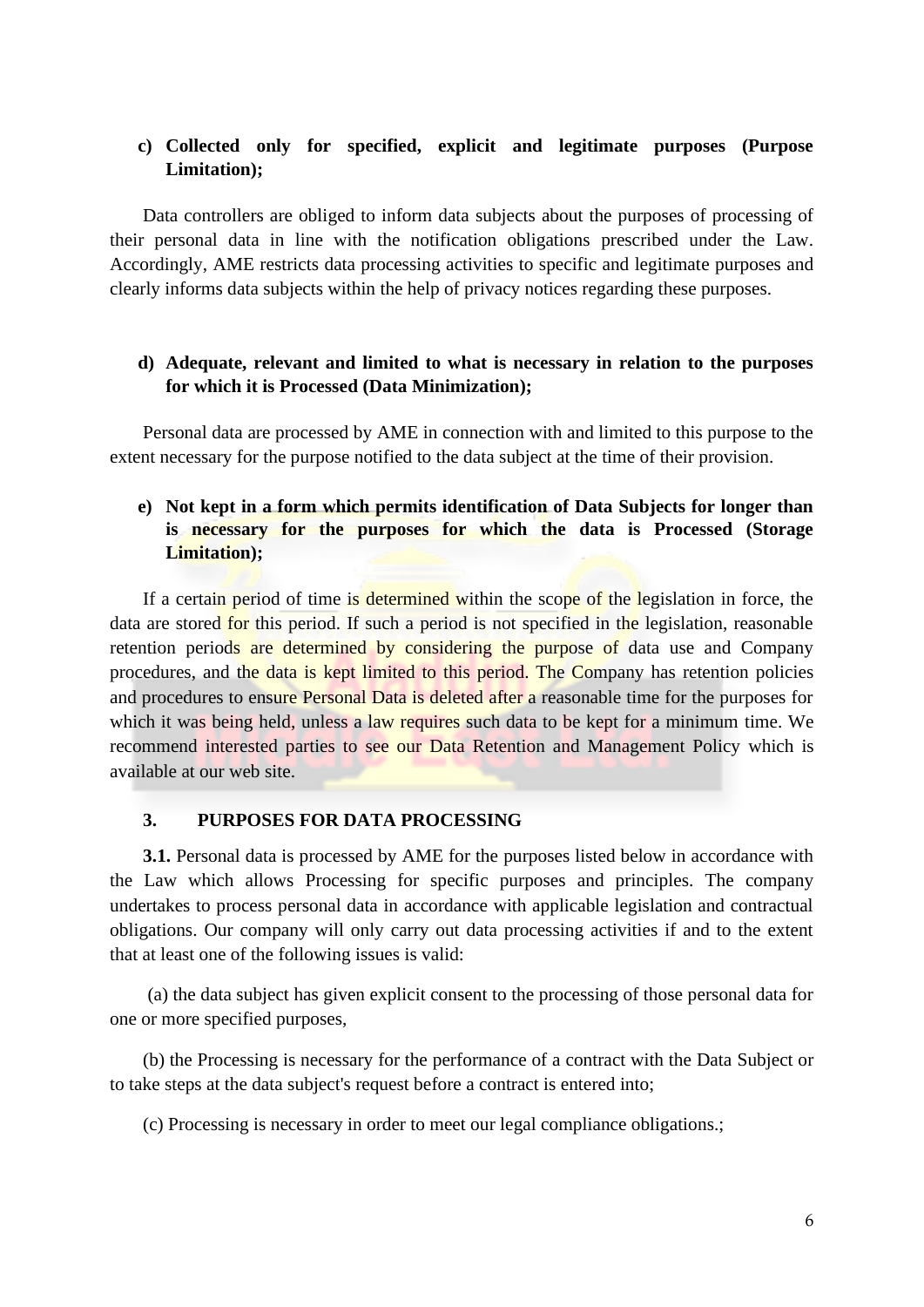(d) To comply with national and international principles and regulations regarding the identification of customers, to comply with the information storage, reporting and information obligations stipulated by legislation and administrative directives,

(e) processing is necessary to protect the vital interests of the data subject or of another natural person where the data subject is physically or legally incapable of giving consent;

(f) Processing is necessary for the performance of a task carried out in the public interest or for the implementation of an official duty given to our Company

(g) to pursue our legitimate interests for purposes where they are not overridden because the Processing prejudices the interests or fundamental rights and freedoms of Data Subjects.

(h) processing is necessary for the establishment, exercise or defense of legal claims or whenever courts are acting in their judicial capacity.

**3.2.** The personal data collected from the data subjects listed in the article 1.3. of this Policy is processed by the Company pursuant to conditions specified in the Article 5 and 6 of the Law No 6698 and within the scope of following purposes:

- Planning and Execution of Business Activities
- Market Research
- Carrying out purchasing and tender processes,
- Execution of invoice and progress payment processes,
- Managing finance and accounting procedures,
- Planning and Execution of Corporate Governance and Sustainability Activities,
- Planning Human Resources Processes,
- Planning and Execution of Corporate Relations and Communication Activities,
- Planning Information Security Processes,
- Installing and Managing Information Technology Infrastructure,
- Ensuring Security in Company Premises and / or Facilities and Service Areas
- Preparation of Personal Data Inventory
- Planning and / or Execution of Internal and External Training Activities,
- Following Legal Affairs,
- Planning and Execution of Orientation Activities inside the Company,
- In case of we participate to an organization, for registering participants,
- Planning and / or Execution of Efficiency / Productivity and / or Appropriateness Analysis of Business Activities,
- Introducing Employees, Resellers etc. in Social Media Platforms,
- Reporting within the framework of cooperation with stakeholders,
- Processing in order to ensure that Company and personal data remain correct and up to date,
- Participant Registration in Events / Trainings Organized by the Company, Arrangement of Certificates / Participation Certificates, Determination of Award / Gift Owners and Delivering awards and gifts in the name of the Company,
- Communicating with relevant parties in order to measure satisfaction levels of our services and products,
- Planning and implementing emergency response plans and protocols,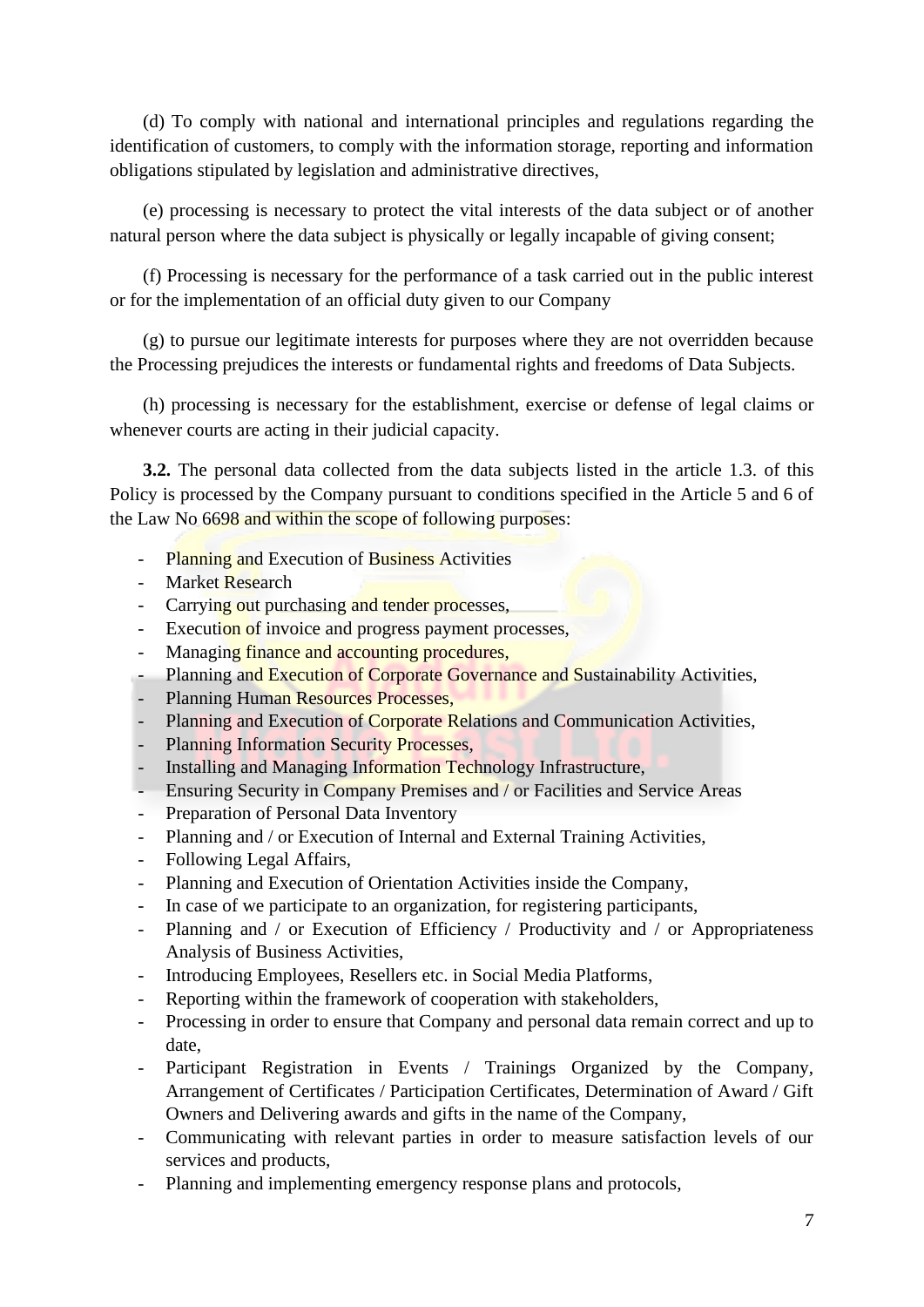- Including those relating to subject access requests (SARs); Evaluating and Responding to All Questions, Requests, Suggestions, Complaints and Applications Transmitted to us in a Written, Verbal or Electronic form,

**3.3.** As part of the running of AME's commercial activities, the company obtains contact details of individuals (clients, prospects, service providers etc.). These individuals may be acting alone or as part of an organization.

3.3.1. Personal data we collect within this context are primarily email addresses, telephone numbers and postal addresses, but could also include LinkedIn information and other contact details. Our understanding is that these details may be considered to be within the scope of GDPR and Law No 6698 if, and only if they can be used to identify named individuals. For the purpose of this policy, contact details that can be identified only with organizations, or with groups etc. within organizations (for example, a company office address or group email address), are assumed to be outside the data protection legislation's scope.

3.3.2. To comply with Ministry of Finance requirements, The Company needs to obtain a postal address for each client that we work for, to be included in invoices that are issued.

3.3.3. For future reference, The Company may store this postal address in a list of client details on The Company Server if it relates to an organization, or group etc. Within an organization, but not if it is an individual's address. In either case, The Company may include it in the contacts list in an email account, if The Company thinks it may need it for potential future invoices.

3.3.4. MAs part of normal email correspondence, email addresses are automatically recorded in the email accounts that are used by AME staff. However, The Company does not store these addresses in a separate file, unless they are group email addresses that The Company may need to refer to  $-$  for example, the addresses of an accounts team that The Company should send invoices to. In these cases, The company may need to save the aforementioned e-mail addresses in a list of client's details in order to store the electronic mail addresses online in mobile phone and internet applications that store files such as files or pictures like Dropbox. When researching potential clients, service providers etc., The Company may store individuals 'company – based' email addresses in spreadsheets if, and only if, The Company has obtained them from publicly available sources (such as a company website). The Company will not do this for email addresses associated with individuals outside organizations.

3.3.5. The Company website does not have a login system for visitors. The Company does not collect email addresses via the website, other than those that are automatically added to a list when visitors contact The Company and specify their email addresses – The Company does not process this data or store it elsewhere.

3.3.6. The Company uses mailing lists to inform all parties stated in section one of information relevant to these parties. The mailing lists are held in a secure location on The Company Server and also on a secure mailing system. In order to prevent data loss on the mail server, backups are taken periodically, and these backups are stored in our cloud servers.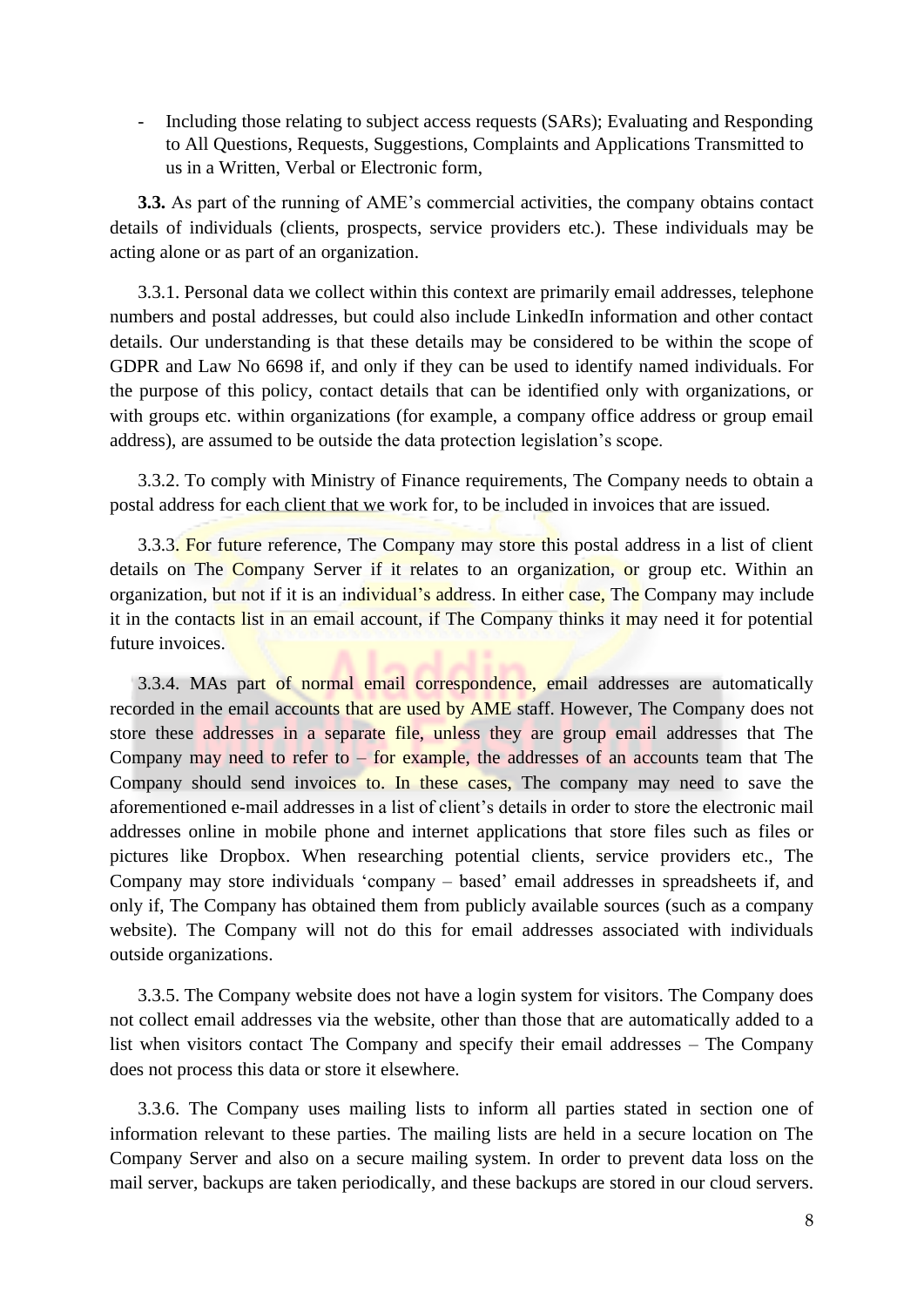IP-based firewall blocks and relevant necessary security measures are taken on the server against entry attempts with incorrect password.

As part of normal business communication, individuals' telephone numbers may be stored (automatically or manually) in the contacts list on The Company's mobile phones or landline phones.

3.3.7. A number that is stored on The Company mobile telephones might be automatically synchronized into the contacts list in an email account associated with that phone. The Company might also add it to one of these contacts lists manually, if The Company thinks this will help to contact the person.

3.3.8. In order to process the above data, AME relies on legitimate interests of the company for contacting people within organizations or groups about business and related matters, and to include postal addresses in invoices. From a data Protection point of view, The Company believes these constitutes a 'lawful basis' for use of the data.

The data referred to in the above sections is stored on The Company computers that are used by AME staff members, within The Company Server. The Company computers require a password on start up. If work is undertaken off site, The Company staff members are required to enter a password to access The Company Server. The Company email accounts are password protected, and The Company mobile telephones requires a PIN code upon launching and restart.

The Company retains each postal address (at least in invoices, and sometimes also in The Company's spreadsheet of client details for ten years from the date when it was last used. After that, it will be deleted without any further delay on request from the client, or it may be deleted as part of a 'housekeeping' exercise.

If someone sends The Company an electronic document containing contact details (for example, the joining instructions for a training course), The Company will not be obliged to delete the document or redact those details, as they will have been supplied to The Company voluntarily. However, The Company will delete the document or redact the details on request from the document provider or Data Subject, unless this would prevent The Company satisfying any legal requirements.

For organizational clients, consent may be given by either (a) a primary contact in the organization, (b) another person in a suitable position of authority, or (c) the Data Subject.

#### **3.4. Conditions for Processing of Sensitive Data;**

**3.4.1.** Our workers who are likely to come into contact with petroleum products that contain harmful substances such as beryllium, toluene, lead and zinc due to their occupational exposure are considered to be in an occupational group that is at high risk in the context of the occupational health and safety (OHS) Regulation. As required by the ministry of family, labor and social services, AME needs to analyze the concentration of occupational exposure from individual analytical values in order to evaluate the chemicals that workers may be exposed to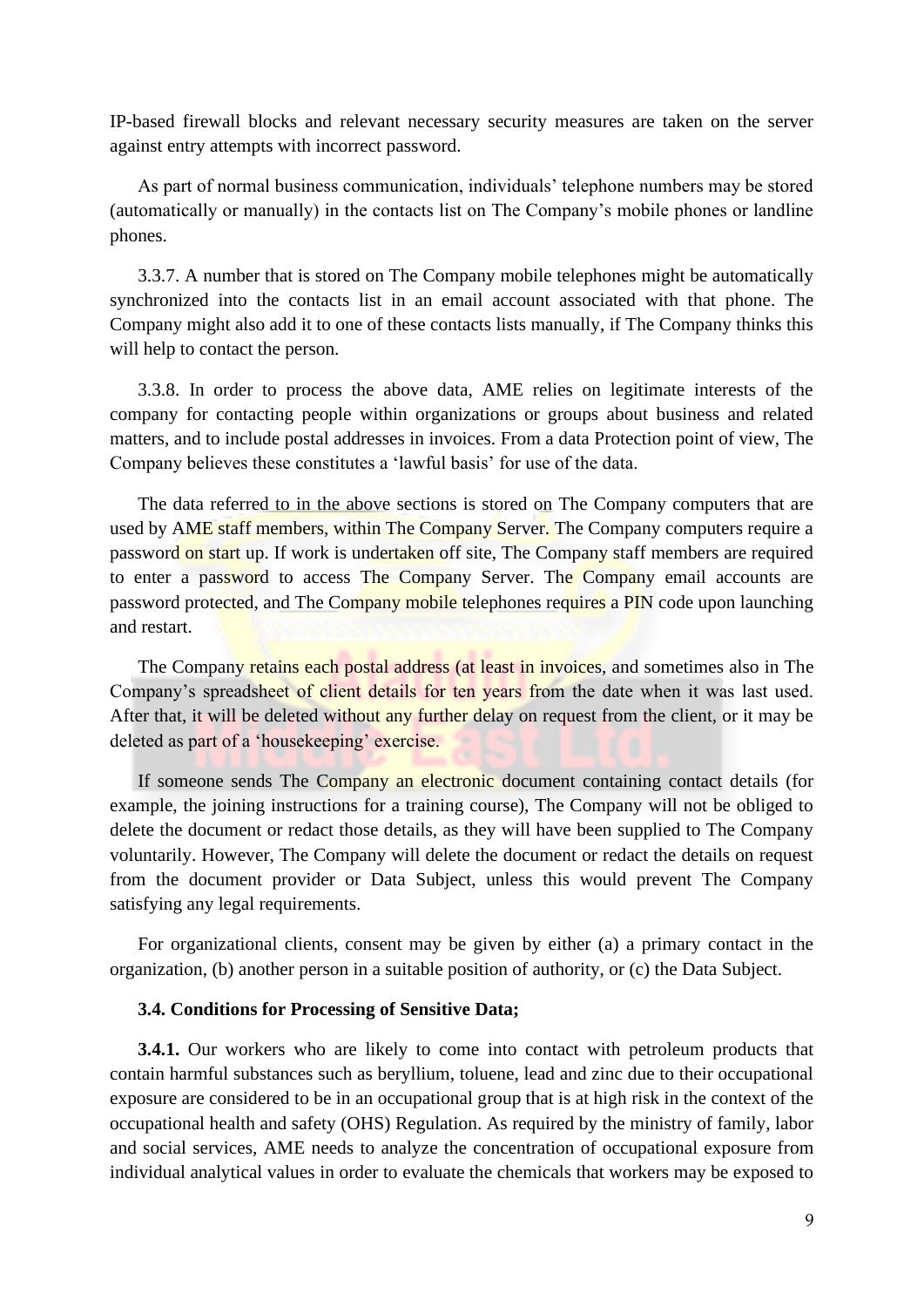in the workplace and to keep the exposure time and level within the allowable exposure limit. Accordingly, The Company carries out periodic blood and urine measurements of our workers for the purpose of implementation of exposure measurements of our workers, validation of exposure measurement results and similar exposure groups, comparison of occupational exposure limit values and results and reporting the results in accordance with modalities and principles specified in Regulation on Occupational Hygiene, Test and Analysis Laboratories and Workplace Environment - Comparison of Respiratory Chemical Substances with Limit Values and a Guidelines for Assessment of the Measurement Strategy - TS EN 689: 2018 + AC and current versions of similar standards.

**3.4.1.1.** AME implements aforementioned measurement activities since this processing is necessary for the purposes of preventive or occupational medicine, for the assessment of the working capacity of the employee, medical diagnosis, the provision of health or social care or treatment or the management of health or social care systems and services on the basis of local law. Our main object is to protect our work force against the harmful effects of the materials and working environment conditions and to provide a safe working environment. As per Article 9(3) of the GDPR, aforementioned data are processed by or under the responsibility of a professional subject to the obligation of professional secrecy under Turkish law or rules established by national competent bodies.

**3.4.2.** Besides from aforementioned reasons; AME does not actively collect or store 'sensitive personal data' as defined in the GDPR and personal data of special nature in Law No 6698, such as ethnic origin or religious or political beliefs. AME may only process sensitive personal data only if the data subject has given explicit consent to the processing of those personal data for one or more specified purposes, except where Turkish law provide that the prohibition of processing of sensitive data may not be lifted by the data subject and if one of the following applies:

a. processing relates to personal data which are manifestly made public by the data subject;

b. processing is necessary for the purposes of carrying out the obligations and exercising specific rights of the Company or of the data subject in the field of employment and social security and social protection law in so far as it is authorized by Turkish legislation or a collective agreement pursuant to Turkish Labor law providing for appropriate safeguards for the fundamental rights and the interests of the data subject;

c. processing is necessary to protect the vital interests of the data subject or of another natural person where the data subject is physically or legally incapable of giving consent;

d. processing is necessary for the establishment, exercise or defense of legal claims or whenever courts are acting in their judicial capacity;

e. processing is necessary for reasons of substantial public interest, on the basis of Turkish legislation which shall be proportionate to the aim pursued, respect the essence of the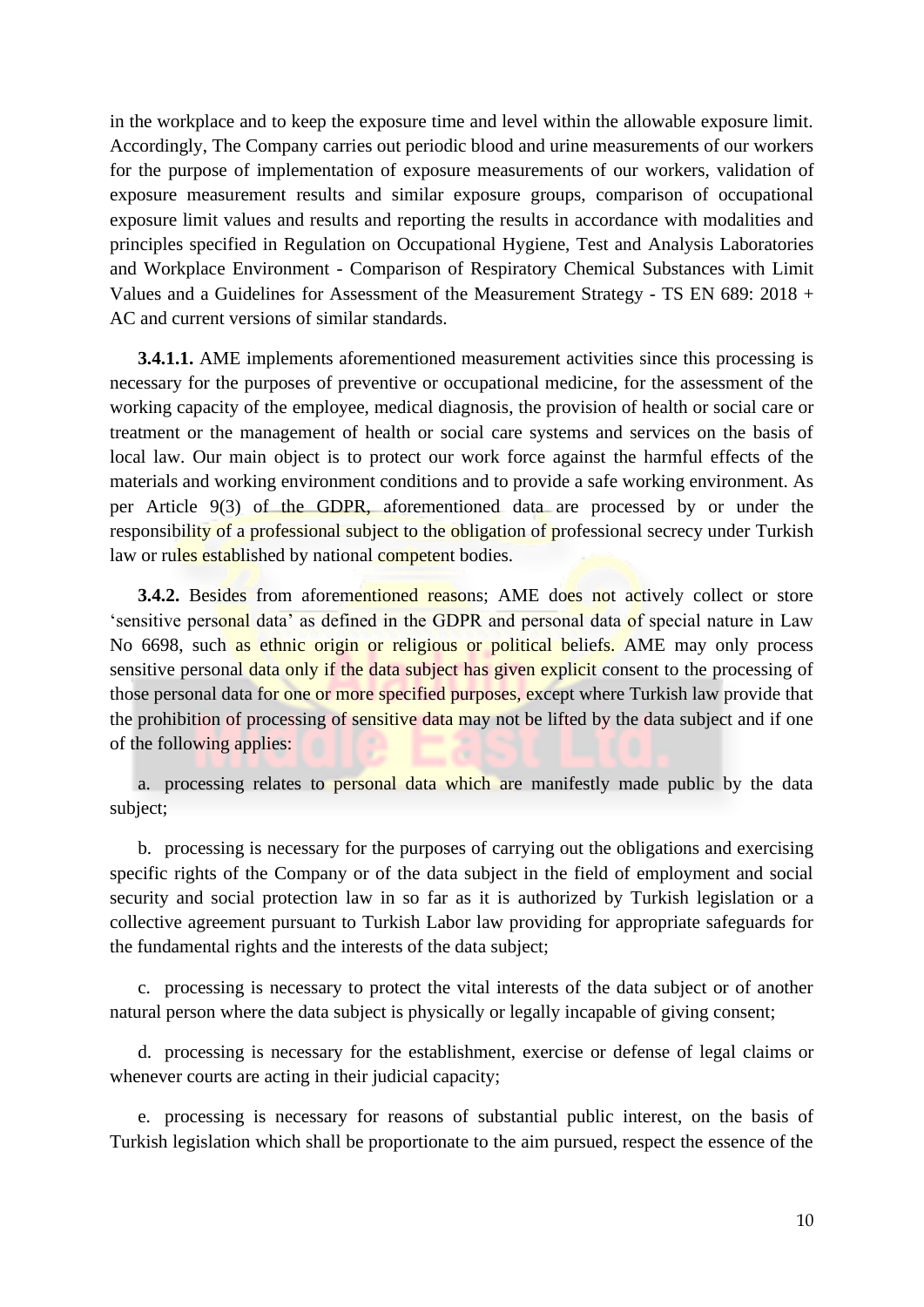right to data protection and provide for suitable and specific measures to safeguard the fundamental rights and the interests of the data subject;

f. processing is necessary for the purposes of preventive or occupational medicine, for the assessment of the working capacity of the employee, medical diagnosis, the provision of health or social care or treatment or the management of health or social care systems and services on the basis of Turkish law or pursuant to contract with a health professional and subject to professional secrecy;

g. processing is necessary for reasons of public interest in the area of public health, such as protecting against serious cross-border threats (e.g. epidemic and pandemic) to health or ensuring high standards of quality and safety of health care and of medicinal products or medical devices, on the basis of Turkish law which provides for suitable and specific measures to safeguard the rights and freedoms of the data subject, in particular professional secrecy.

**3.4.3.** If such data is contained within a document that the Company is asked to work on:

· AME will not use or share data in any way, other than sharing the document, as necessary, with other parties involved in the project.

· AME will delete the document if requested to do so by the client or Data Subject, after the work is completed.

**3.4.5.** In order for your personal data to be processed for some specific purposes, we are to obtain your explicit consent pursuant to Law No. 6698. The purposes of processing and categories of data that can be processed with your explicit consent on any platform are listed below:

- **EXECOMMUNICATE COMMUNICATE:** Communicate in order for us to communicate in case of an emergency;
- Information collected for travel, accommodation and transfer arrangements for purposes such as in-house trainings, activities, organizations.
- Information collected within the framework of training activities organized by the Company;
- Information collected for Staff Portal memberships,
- Information collected and recorded in the Company's ERP (Enterprise Resource Planning) systems to carry out internal transactions.

# **4. DATA CATEGORIES THAT WILL BE PROCESSED BY THE COMPANY**

Categories of personal data that are listed below may be processes by the Company if one or more legitimate purposes specified in this Policy exist pursuant to principles and modalities specified in the Law and Article 2 of this Policy.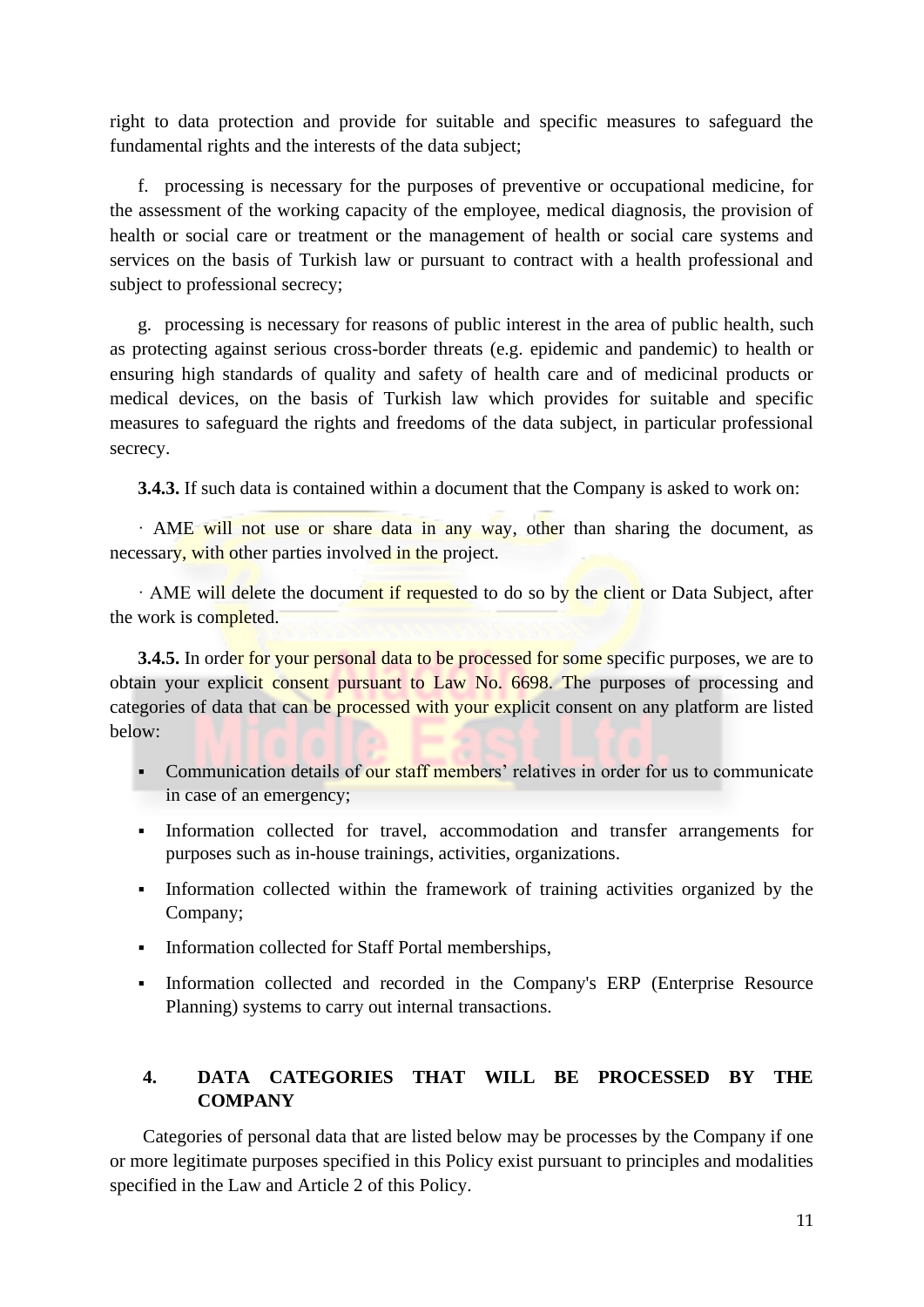| <b>Personal Data Categories</b>                                                | <b>Explanation</b>                                                                                                                                                                                                                                                                                                                                                                     |
|--------------------------------------------------------------------------------|----------------------------------------------------------------------------------------------------------------------------------------------------------------------------------------------------------------------------------------------------------------------------------------------------------------------------------------------------------------------------------------|
| <b>Identity Details</b>                                                        | Identity information relating to an identified or identifiable<br>natural person. E.g.: name-surname, T.R. identity number,<br>identity card information, driver's license, passport, marriage<br>certificate, certificate of identity register information, CV,<br>signature information, tax number, social security number,<br>vehicle plate information.                           |
| <b>Communication Details</b>                                                   | e.g.: phone number, e-mail information, address information,<br>fax number, IP address.                                                                                                                                                                                                                                                                                                |
| <b>Location Data</b>                                                           | It refers to information that determines the position of the<br>employees while using the vehicles that belongs to Company<br>and given to them in order to be used within the scope of the<br>services carried out by the Company. e.g.; GPS location,<br>travel data, etc.                                                                                                           |
| <b>Information concerning</b><br><b>Family Members and</b><br><b>Relatives</b> | Information about family members, relatives and other<br>persons who can be reached in case of emergency, collected<br>solely for protecting the vital interests of data subjects. E.g.;<br>name-surname, telephone number etc. of persons such as<br>spouse-parent-child etc.                                                                                                         |
| <b>CCTV</b> Footage and other<br>security data                                 | It refers to all kinds of information regarding the entrance and<br>exit details relating to an identified or identifiable natural<br>person in physical areas that are the property of the Company<br>or where our Company provides services. E.g.; Entry and exit<br>log records, visitor records, CCTV footage, fingerprint<br>records and records taken at the security point etc. |
| <b>Risk Management Data</b>                                                    | Personal data processed via methods used in accordance with<br>the generally accepted legal rules, commercial custom and<br>principle of bona fide for the purposes of managing<br>commercial, technical and administrative risks.                                                                                                                                                     |
| <b>Corporate Data</b>                                                          | All kinds of personal data obtained and maintained within the                                                                                                                                                                                                                                                                                                                          |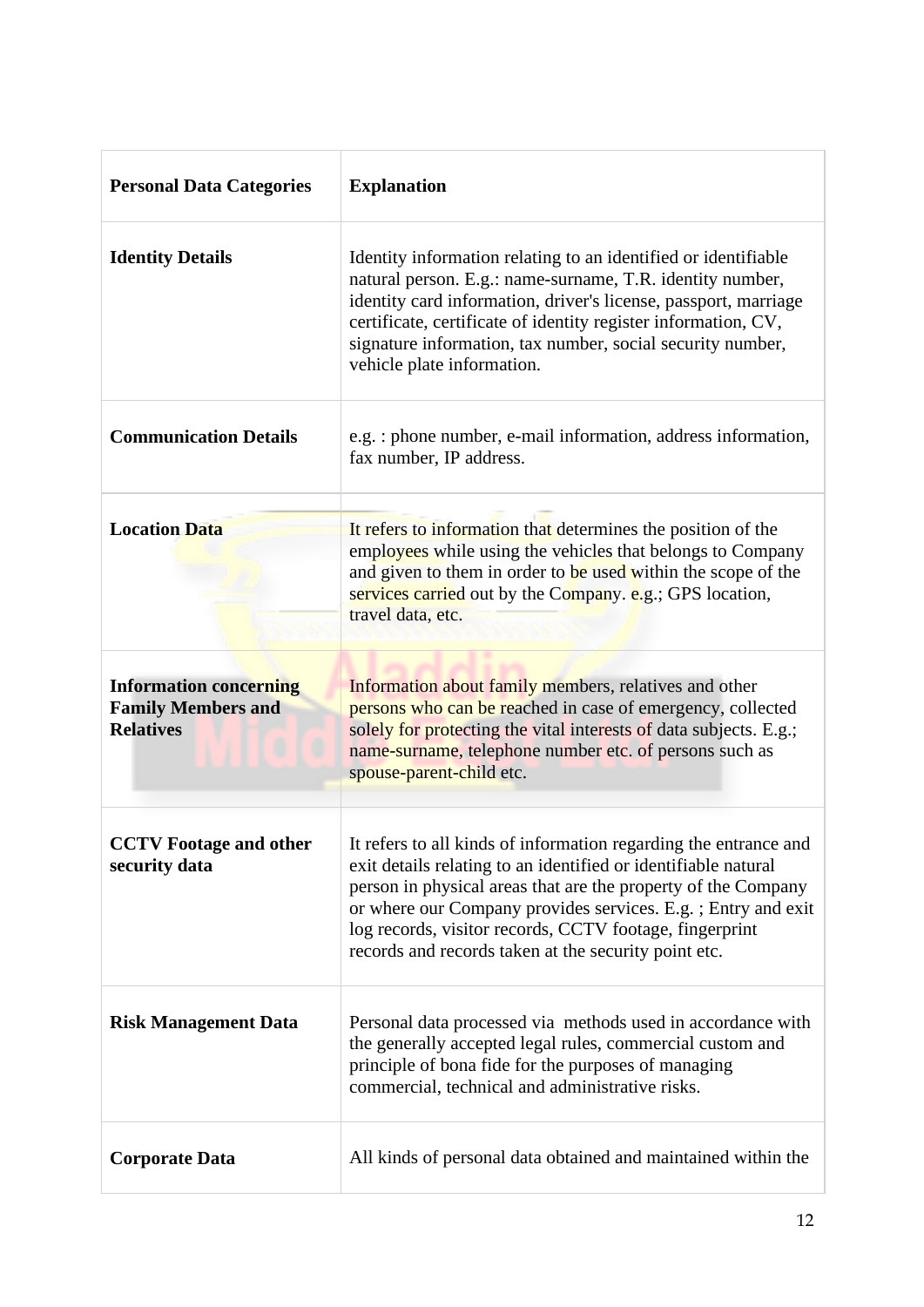|                                                                  | corporate structure of the company For example: authorized<br>signatory list, company manager and employee information,<br>title information, position information, etc.                                                                                                                                                                                                                                                    |
|------------------------------------------------------------------|-----------------------------------------------------------------------------------------------------------------------------------------------------------------------------------------------------------------------------------------------------------------------------------------------------------------------------------------------------------------------------------------------------------------------------|
| <b>Financial Data</b>                                            | It refers to any kind of information that is obtained according<br>to the nature of the legal relationship between the person and<br>our Company and serves to finance this relationship or shows<br>the financial result of this relationship. E.g.; bank name, bank<br>account number, tax identification number, IBAN number,<br>credit card information, assets data, income information,<br>financial risk report etc. |
| <b>Legal Affairs and</b><br><b>Regulatory Compliance</b><br>Data | The personal data processed within the scope of the<br>determination, follow-up and collection of the commercial<br>payables and rights of the company and compliance with the<br>legal obligations and Company policies and the data included<br>in the documents such as court and administrative authority<br>decisions.                                                                                                 |
| <b>Transaction Security Data</b>                                 | Information that serves to show that relevant data subject is<br>authorized to make transaction and link the individual to<br>relevant transaction such as online financial payment or order<br>details.                                                                                                                                                                                                                    |
| <b>Visual/Audio Data</b>                                         | All kinds of photo and camera recordings, sound recordings<br>etc. relating to an identified or identifiable natural person<br>excluding the records acquired within the scope of security<br>camera footage.                                                                                                                                                                                                               |
| <b>Documentary Records</b>                                       | It refers to information relating to an identified or identifiable<br>natural person registered on documents signed with our<br>companies. E.g. contracts, contract termination notices,<br>additional protocols, notices and summons issued by judicial<br>and administrative authorities, etc.                                                                                                                            |
| <b>Audit and Supervision</b><br><b>Related Data</b>              | Audit and inspection and disciplinary proceedings reports,<br>related interview records and similar records.                                                                                                                                                                                                                                                                                                                |
| <b>Employee's Personal</b>                                       | Data relating to personal benefits and other social security<br>data relating to an identified or identifiable natural person                                                                                                                                                                                                                                                                                               |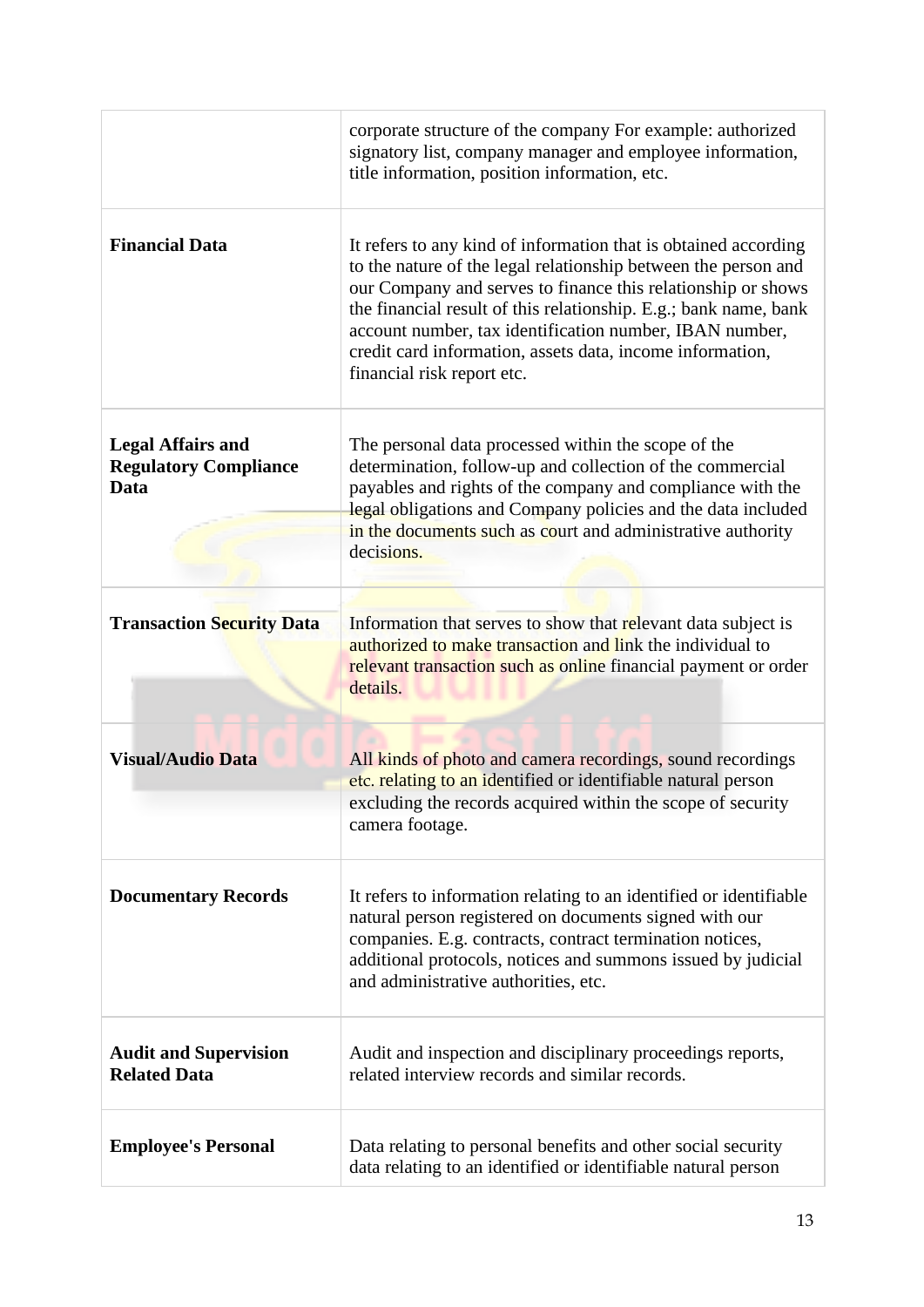| <b>Information</b>                                 | processed according to an employment contract signed with<br>the Company. Payroll information, bank receipts, payroll<br>records, data required by social security institutions, fringe<br>benefits, annual leave-excuse reports, shift change forms,<br>declaration and consent approval documents, employment<br>contracts, declarations and undertakings given for information<br>security, performance evaluation reports and, all mandatory<br>information that must be entered into personnel file. |
|----------------------------------------------------|-----------------------------------------------------------------------------------------------------------------------------------------------------------------------------------------------------------------------------------------------------------------------------------------------------------------------------------------------------------------------------------------------------------------------------------------------------------------------------------------------------------|
| <b>Prospective Employee Data</b>                   | It refers to all kinds of information obtained for the<br>establishment of the employment contract with a prospective<br>employee. E.g.; CV information, interview notes, Turkish ID<br>number, retirement information, address, telephone, e-mail,<br>personality inventory records, data obtained from institutions<br>and portals that provide recruitment services.                                                                                                                                   |
| <b>Sensitive Personal Data</b>                     | Pursuant to Article 6 of the Law No 6698; personal data<br>relating to the race, ethnic origin, political opinion,<br>philosophical belief, religion, sect or other belief, clothing,<br>membership to associations, foundations or trade-unions,<br>health, sexual life, convictions and security measures, and the<br>biometric and genetic data and public security data obtained<br>due to the execution of the operating agreements even if<br>concluded with private law real and legal persons.    |
| <b>Request/Complaint</b><br><b>Management Data</b> | All kinds of requests and complaints brought to attention of<br>the Company and all kinds of reports regarding their receipt<br>and evaluation of them constitute request / complaint<br>management information, if they are related to an identified or<br>identifiable natural person.                                                                                                                                                                                                                  |
| <b>Reputation Management</b><br>Data               | Personal data relating to an identified or identifiable natural<br>person that are collected for the purpose of protecting the<br>commercial reputation of the Company (E.G.; comments done<br>regarding the Company)                                                                                                                                                                                                                                                                                     |

# **5. DATA TRANSFERS**

# **5.1.General Conditions for Data Transfers**

Article 8 of the Law No 6698 makes a distinction between transfer of personal data inside Turkey and abroad.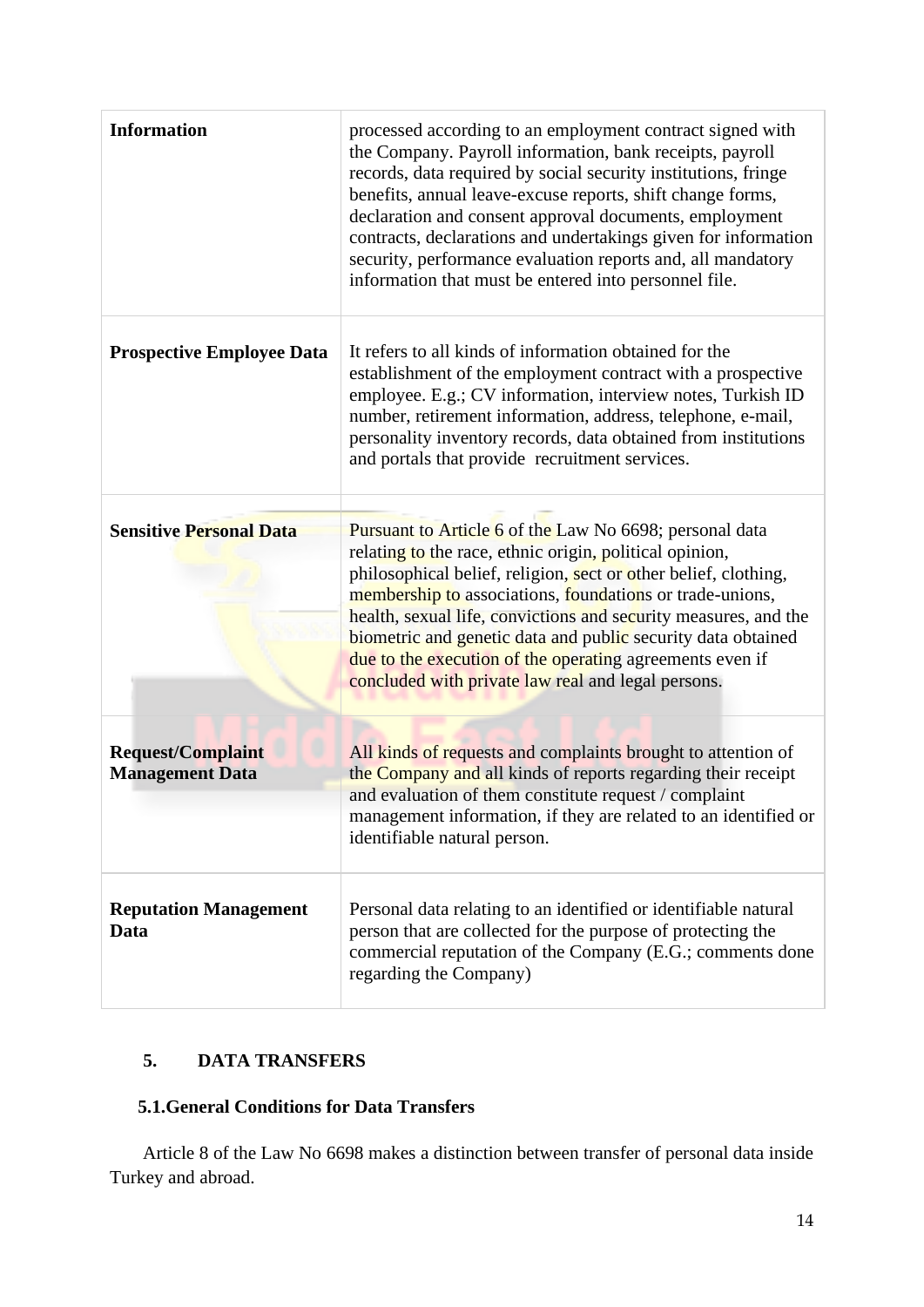As per the aforementioned provision personal data can only be transferred to third parties if one of the Conditions listed below applies:

· the data subject has given explicit consent,

· processing is explicitly prescribed by law,

· processing is mandatory for the protection of life or physical integrity of the person or of any other person who is bodily incapable of giving his consent or whose consent is not deemed legally valid.

· processing of personal data is necessary to honor contractual obligations emanating from a contract signed with the data subject, provided that it is directly related to the conclusion or fulfilment of that contract.

· processing is mandatory for the controller to be able to perform his legal obligations,

· processing relates to personal data which are manifestly made public by the data subject;

· processing is necessary for the establishment, exercise or defense of legal claims or whenever courts are acting in their judicial capacity,

· processing is mandatory for the legitimate interests of the controller, provided that this processing shall not violate the fundamental rights and freedoms of the data subject,

Sensitive personal data can only be transferred under specific Conditions provided that sufficient measures are taken pursuant to paragraph 2 of the aforementioned Article. Accordingly, the Company may transfer sensitive personal data under circumstances described below:

· Personal data, excluding those relating to health and sexual life, listed in the first paragraph may be processed without seeking explicit consent of the data subject, in the cases provided for by laws,

· Personal data relating to health and sexual life may only be transferred, without seeking explicit consent of the data subject, by any person or authorized public institutions and organizations that have confidentiality obligation, for the purposes of protection of public health, operation of preventive medicine, medical diagnosis, treatment and nursing services, planning and management of health-care services as well as their financing.

Your personal data may be transferred for the purposes mentioned above to following parties in accordance with data processing conditions and modalities prescribed by Article 8 and 9 of the Law No 6698: domestic governmental institutions and organizations, law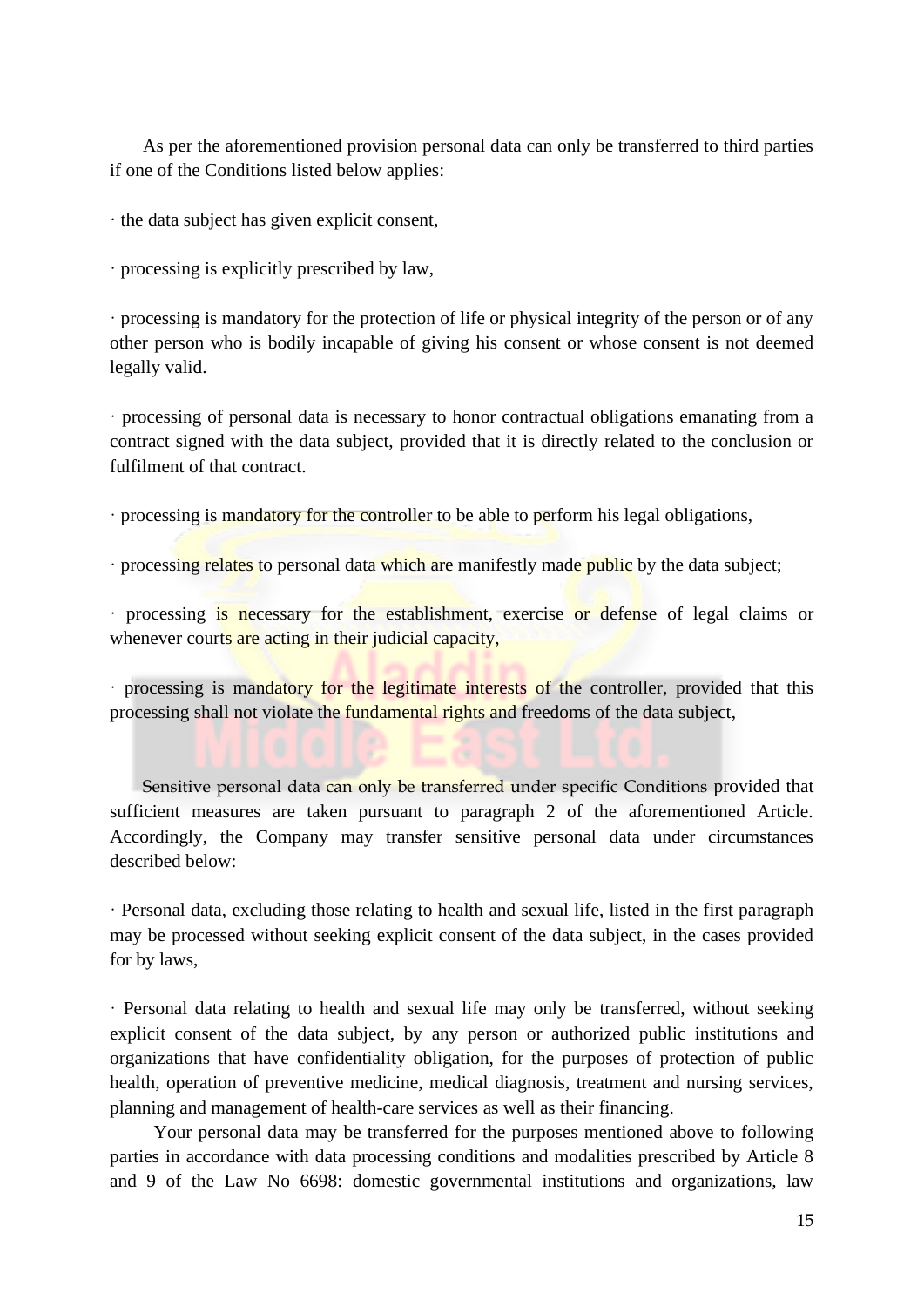enforcement agencies, courts and enforcement offices, business partners, service provider companies and their officials, third party real and legal persons with whom we are in contact, banks, our group companies and affiliates, our suppliers and support service providers.

# **5.2. Transfer of personal data abroad**

The Company may transfer the personal data it processes by taking the necessary security measures to third parties registered abroad and to the company headquarters located in the State of Kansas (645 E. Douglas, Suite 100, Wichita, KS 67202, USA) and our affiliates in Europe.

The Company may transfer personal data abroad under circumstances described below:

· the data subject has given explicit consent or;

· Personal data may be transferred abroad without explicit consent of the data subject provided that one of the conditions set forth in the second paragraph of Article 5 and the third paragraph of Article 6 of the Law No 6698 exist and that;

· sufficient protection is provided in the foreign country where the data is to be transferred and;

· The Company signs a data processing agreement with the data controller established in a foreign country in order to guarantee a sufficient protection in writing and the Board has authorized such transfer, where sufficient protection is not provided.

# **5.3.To whom your personal data will be transferred?**

AME may only share the Personal Data we hold with another employee, agent or representative of our group (which includes our subsidiaries and our ultimate holding company along with its subsidiaries) if the recipient has a job-related need to know the information and the transfer complies with any applicable cross-border transfer restrictions. In order to comply with our obligation as a data controller to inform data subjects as prescribed by the Article 10 of the Law No 6698, we hereby provide details about the recipients to whom we may transfer personal data and purposes for which we process personal data:

| Groups of real and legal<br>persons to whom we may<br>transfer personal data | <b>Explanations regarding</b><br>recipients of personal data                                   | <b>Purpose of Data Transfer</b>                                                                                                             |
|------------------------------------------------------------------------------|------------------------------------------------------------------------------------------------|---------------------------------------------------------------------------------------------------------------------------------------------|
| <b>Business Partner</b>                                                      | The parties with whom the<br>Company conducts<br>commercial activities,<br>regardless of their | Personal<br>data<br><sub>be</sub><br>can<br>transferred in order to ensure<br>fulfillment of<br>the<br>the<br>objectives of the<br>business |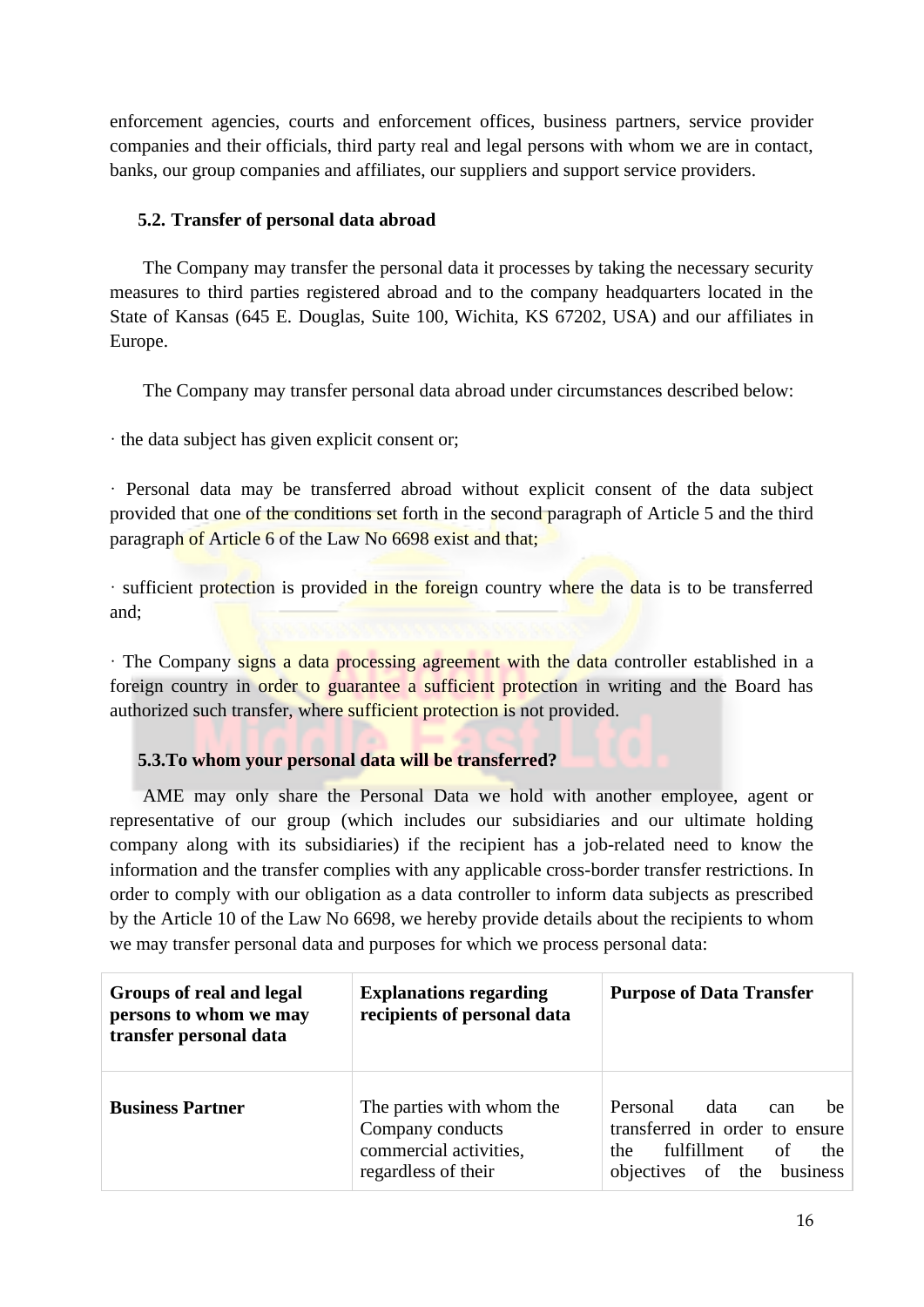|                                | nominations.                                                                                                                                                                     | partnership established for the<br>of<br>purposes<br>carrying<br>out<br>various projects and receiving<br>services in<br>the<br>course<br>of<br>Company's<br>commercial<br>activities.                                                                                                                |
|--------------------------------|----------------------------------------------------------------------------------------------------------------------------------------------------------------------------------|-------------------------------------------------------------------------------------------------------------------------------------------------------------------------------------------------------------------------------------------------------------------------------------------------------|
| <b>Group Companies</b>         | All companies and subsidiaries<br>that constitute the group                                                                                                                      | Limited to purposes such as<br>planning the company's<br>commercial activities and<br>continuing its activities and<br>audit                                                                                                                                                                          |
| <b>Supplier</b>                | Third parties that provide<br>services to our Company in<br>any way based on the service<br>agreement signed within the<br>scope of the commercial<br>activities of our company. | Pursuant to instructions given<br>by the Company and based on<br>the contract between the<br>supplier and the Company,<br>limited data transfers may be<br>done to the parties that provide<br>services for the continuation of<br>the commercial activities of<br>the Company.                       |
| <b>Shareholders</b>            | Real persons who hold<br>Company's shares                                                                                                                                        | Within the scope of company<br>law and corporate<br>communication processes of<br>the company, necessary<br>personal data will be<br>transferred in accordance with<br>the provisions of the relevant<br>legislation and only limited to<br>these process activities.                                 |
| <b>Company Senior Officers</b> | Members of the company's<br>board of directors and other<br>real persons who are assigned<br>as authorized signatories of the<br>Company.                                        | Personal data will be<br>transferred for the purposes of<br>determining the business<br>strategies of our company,<br>ensuring the senior<br>management and making the<br>necessary audits in accordance<br>with the provisions of the<br>relevant legislation and only<br>limited to these purposes. |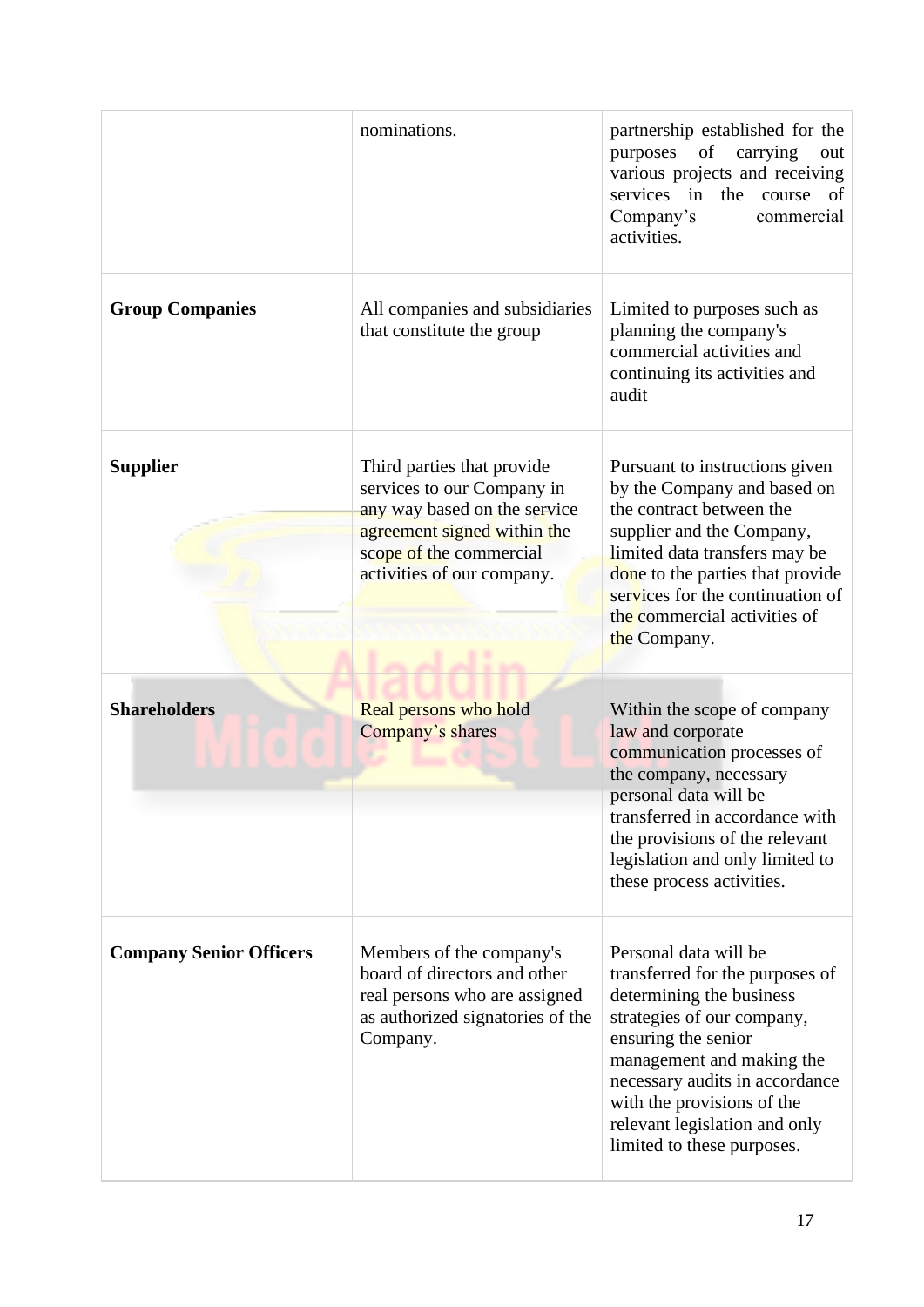| <b>Legally Authorized Public</b><br><b>Institutions and</b><br><b>Organizations and Private</b><br><b>Law Persons</b> | Public institutions and<br>organizations and private law<br>entities authorized to request<br>information and documents<br>from the Company in<br>accordance with the provisions<br>of the relevant legislation | Personal data will be<br>transferred to relevant public<br>institutions and organizations<br>and private organizations<br>within the framework of the<br>legal authority granted to them<br>pursuant to provisions of<br>relevant legislation and only<br>for the purpose they require. |
|-----------------------------------------------------------------------------------------------------------------------|-----------------------------------------------------------------------------------------------------------------------------------------------------------------------------------------------------------------|-----------------------------------------------------------------------------------------------------------------------------------------------------------------------------------------------------------------------------------------------------------------------------------------|
|-----------------------------------------------------------------------------------------------------------------------|-----------------------------------------------------------------------------------------------------------------------------------------------------------------------------------------------------------------|-----------------------------------------------------------------------------------------------------------------------------------------------------------------------------------------------------------------------------------------------------------------------------------------|

# **6. WHAT RIGHTS DATA SUBJECTS HAVE CONCERNING THEIR DATA?**

Data subjects can exercise their rights in respect of their personal data by sending their requests regarding the rights granted to them in accordance with Article 11 of the Law in writing or by other means to be determined by the Board. In the event of a request submitted by a third party on behalf of the data subject, a power of attorney certified by a notary public on behalf of the applicant must be attached to the request. The Company has established corporate procedures in order to provide a framework for responding to subject access requests (SARs). It is our policy to ensure that requests by data subjects covered by these procedures to exercise their rights in respect of their personal data are handled in accordance with applicable law. As stipulated in Article 13 of the Law, the Company will conclude SARs by giving a written reply free of charge within thirty days at the latest, depending on the nature of the request. However, in case the response requires an additional cost, the Company reserves the right to demand the fee in the tariff determined by the Board of Directors.

6.1.The Company acknowledges and respects the rights afforded to Data Subjects under the Article 11 of the Law including following rights:

- to learn whether his/her personal data are processed or not,
- to request information if his personal data are processed by the The Company,
- to learn the purpose of his/her data processing and whether this data is used for intended purposes,
- to know the third parties to whom his/her personal data is transferred at home or abroad,
- to request the rectification of the incomplete or inaccurate data, if any,
- to request the erasure or destruction of his personal data under the conditions laid down in law,
- to request notification of rectification, erasure or destruction operations carried out pursuant his/her request to third parties to whom his personal data has been transferred,
- to object to the processing, exclusively by automatic means, of his/her personal data, which leads to an unfavorable consequence for the data subject,
- to request compensation for the damage arising from the unlawful processing of his/her personal data.

The Company may accept applications submitted by SARs in accordance with Article 11 of the Law or reject them stating the precise reasons for the refusal.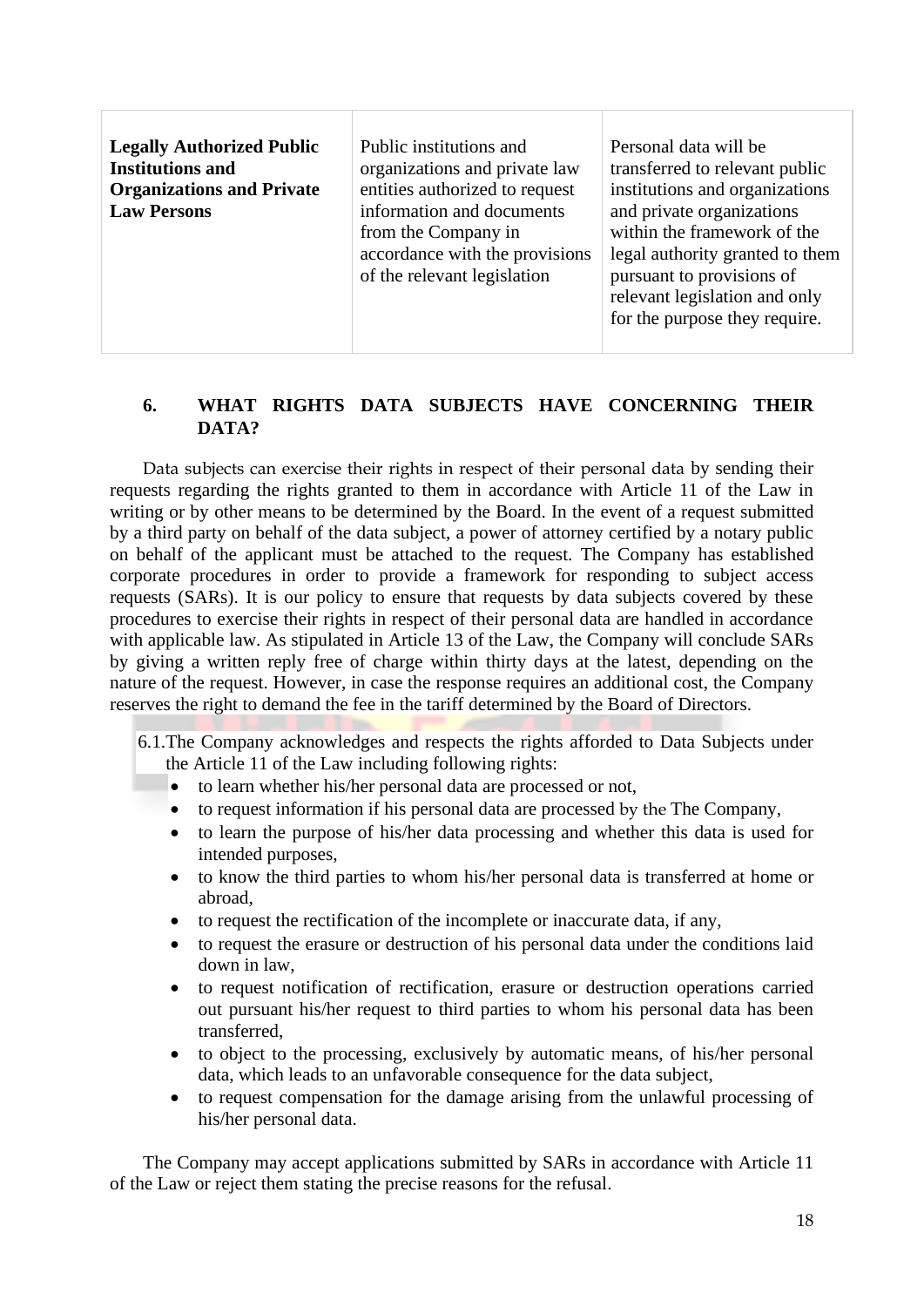• Right to complain to the Board about any alleged misuse of data

If the application is declined, the response is found unsatisfactory or the response is not given in due time, the data subject may lodge a complaint with the Board within thirty days of receipt of the response of the Company, or within sixty days as of the application date, in any case.

## **6.2.How data subjects can exercise their rights in respect of their personal data?**

Data subjects can fill the Data Subject Application Form whose link can be found in our web site in order to exercise their rights in respect of their personal data. Applications must be send with documents that s-establish the identity of the data subject using one of the following modalities:

· By filling the aforementioned form and delivering the wet signed copy by hand, via notary public or by registered mail to the following address "Karum İş Merkezi İran Caddesi No: 21/394 Kavaklıdere Çankaya / Ankara",

· By filling the aforementioned form and attaching a secure signature in accordance with the provisions of Law No 5070 on Electronic Signatures and e-mailing to "kvkk@ame.com.tr",

The company reserves the right to request information from the applicant in order to verify the identity of the data subject and direct questions to data subject in order to clarify the matters specified in the application.

## **6.3.Exceptions that are not subject to Law No 6698**

Article 28 of the Law No 6698 restricts the scope of the obligations and rights provided in the following cases where:

a) personal data is processed by natural persons within the scope of purely personal activities of the data subject or of family members living together with him in the same dwelling provided that it is not to be disclosed to third parties and the obligations about data security is to be complied with.

b) personal data is processed for the purpose of official statistics and for research, planning and statistical purposes after having been anonymized.

(c) personal data is processed with artistic, historical, literary or scientific purposes, or within the scope of freedom of expression provided that national defence, national security, public security, public order, economic security, right to privacy or personal rights are not violated or they are processed so as not to constitute a crime.

(d) personal data is processed within the scope of preventive, protective and intelligence activities carried out by public institutions and organizations duly authorised and assigned to maintain national defence, national security, public security, public order or economic security.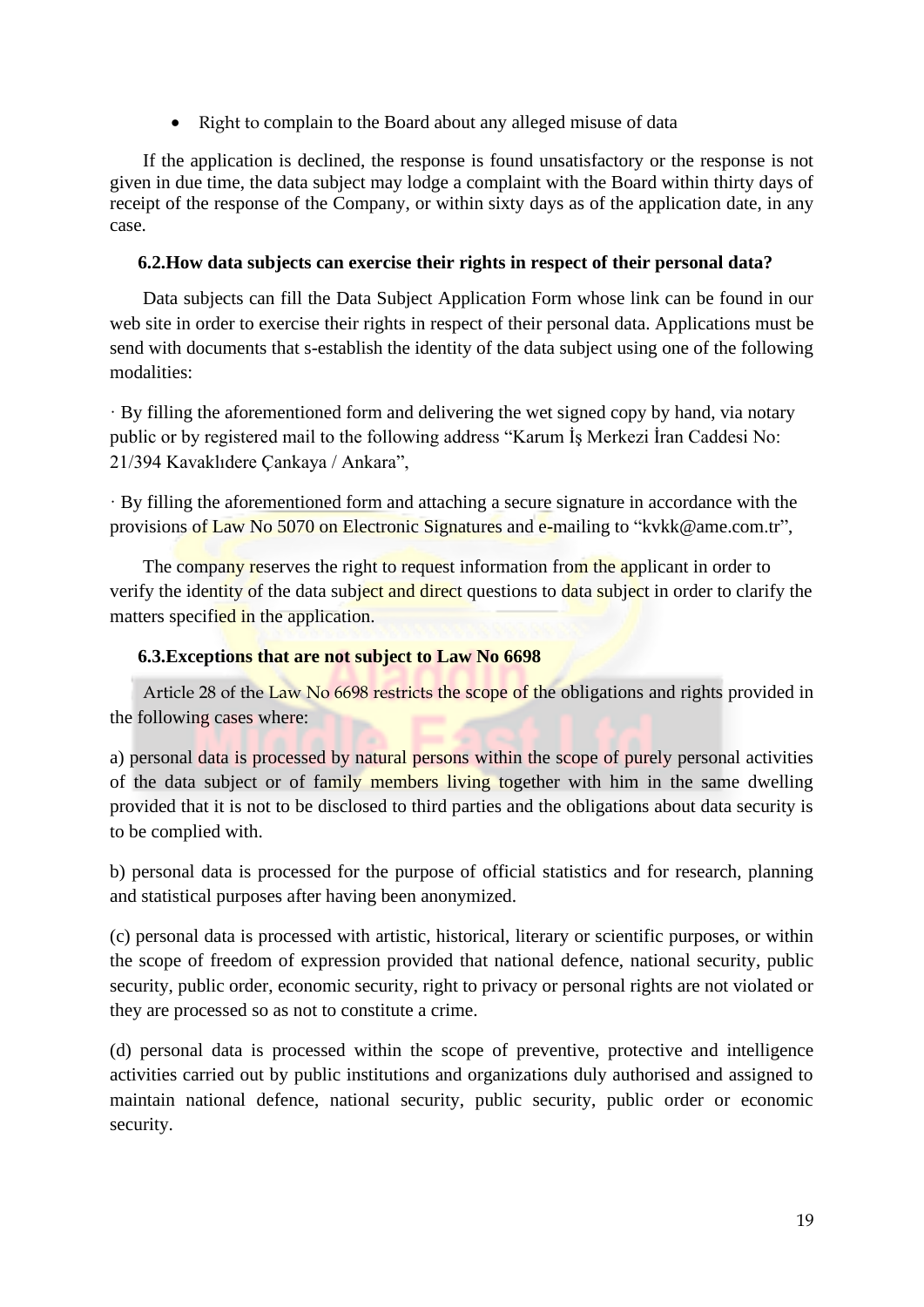(e) personal data is processed by judicial authorities or execution authorities with regard to investigation, prosecution, criminal proceedings or execution proceedings.

Pursuant to Article 28/2 of the Law No 6698, data controller's obligation to inform, the rights of the data subject, excluding the right to demand compensation, and requirement of enrolling in the Registry of Data Controllers shall not be applied in the following cases where personal data processing:

a) is required for the prevention of a crime or crime investigation.

b) is carried out on the data which is made public by the data subject himself.

c) is mandatory for inspection or regulatory duties and disciplinary investigation and prosecution to be carried out by the public institutions and organizations and by professional associations having the status of public institution, assigned and authorized for such actions, in accordance with the power conferred on them by the law,

d) is mandatory for protection of State's economic and financial interests with regard to budgetary, tax-related and financial issues.

## **7. MEASURES TAKEN BY THE COMPANY TO PROTECT PERSONAL DATA**

AME considers that necessary technical and administrative measures should be taken in order to protect the rights and freedoms of natural persons with respect to processing personal data. In this context, the Company will determine its policies regarding its internal operation and take the necessary measures to meet the principles of data protection from the beginning and privacy by design. AME aims to implement appropriate technical and organizational measures which are designed to implement data-protection principles in an effective manner and to integrate the necessary safeguards into the processing in order to meet the requirements of the Law and protect the rights of data subjects while taking into account the state of the art, the cost of implementation and the nature, scope, context and purposes of processing as well as the risks of varying likelihood and severity for rights and freedoms of natural persons posed by the processing both at the time of the determination of the means for processing and at the time of the processing itself. The Company shall take measures described below to the extent necessary in order to ensure security of personal data:

## 7.1.Determination of Risks and Threats to Personal Data

In order to ensure the security of personal data, the Company firstly determines what personal data it holds by creating an inventory in order to accurately determine the probability of possible risks that may arise in relation to their protection and the losses that may occur and takes the relevant measures. Following criteria is used to determine risks:

i. Whether personal data we hold contains any sensitive data,

ii. The degree of confidentiality required by the natüre of personal data processed,

iii. In case of data security breach, the nature and quantity of the damage that may occur for the person concerned is taken into account.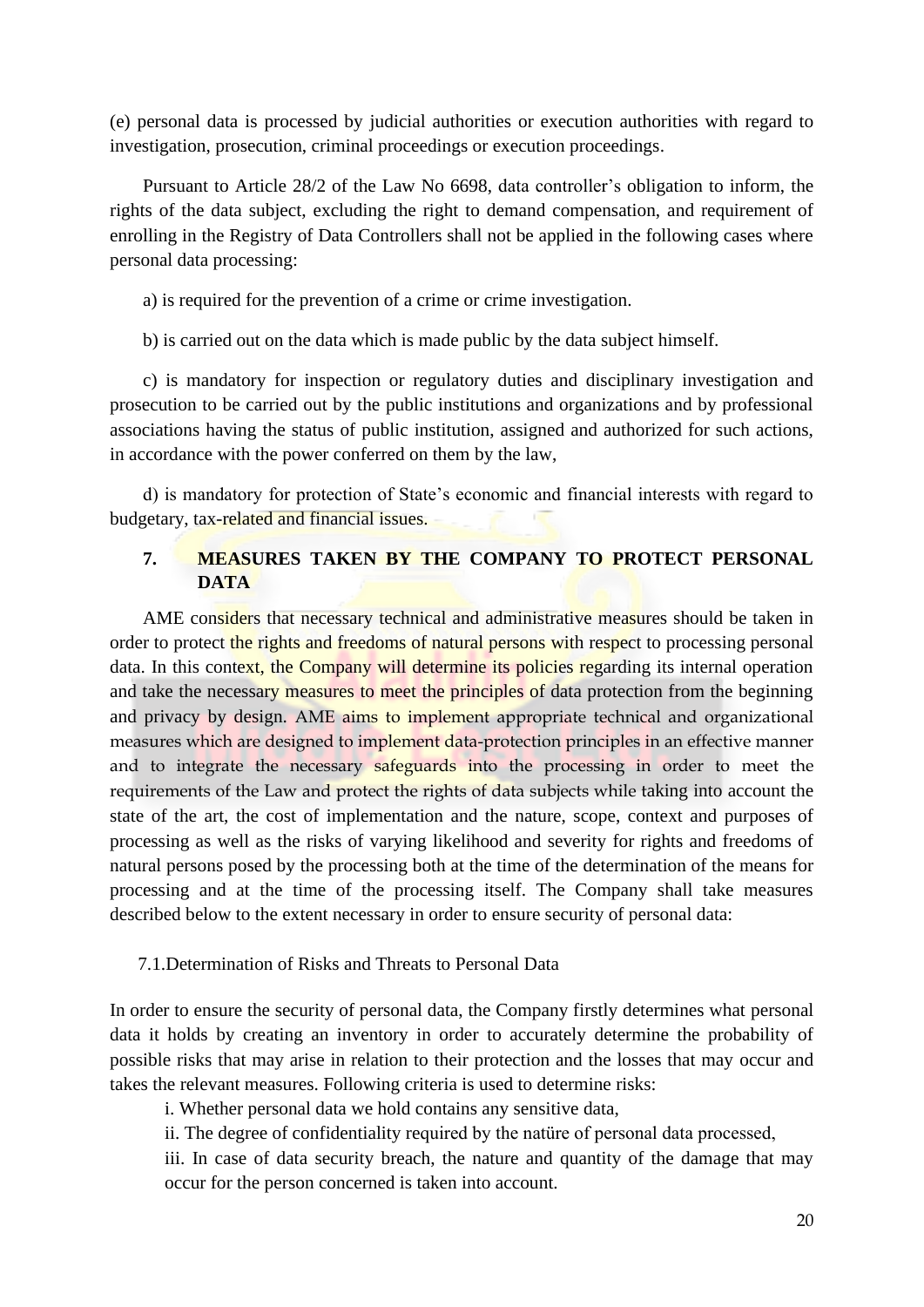- 7.2.Determination of Personal Data Security Policies and Procedures: We establish policies and code of conduct for the management of risks and security breaches that may occur for data categories determined on the basis of personal data inventory. The Company aims to update these policies and procedures regularly to ensure continuous compliance and security.
- 7.3. Measures taken in respect of data security: AME implements measure to limit the purpose of data processing activities by ensuring that personal data are collected for explicit and legitimate purposes specified in this Policy and that they are not processed in a way that is not suitable for these purposes and we do not keep the data for longer than necessary. In this context, the Company regularly evaluates the need for processing personal data and whether the data is stored in the right place. In addition, personal data, which are not required to be accessed frequently and kept for archival purposes, despite being suitable for the purpose for which they are processed, are kept in a more secure environment in order to prevent unauthorized access.

AME takes reasonable technical and administrative measures to prevent unauthorized access, accidental data loss, deliberate deletion or damage of data in order to ensure the security of personal data which are summarized below:

## **7.3.1. Technical Measures:**

Technical measures implemented by the Company in order to prevent illegal Access to personal data are listed below:

- Pseudonymisation is used if necessary for data security,
- If required for data security, the relevant person data is anonymized,
- Reasonable cyber security measures are taken and implemented, periodically controlled and updated.
- Technical measures taking into account the state of the art and risks are implemented and measures taken are periodically updated and amended if necessary.
- Access control and account authorization solutions are implemented in accordance with the requirements determined on the basis of need to know principle.
- The technical measures taken are periodically reported to the relevant person in accordance with the internal audit mechanism, the issues that pose a risk are reevaluated and the necessary technological solution is applied.
- Software and hardware, including virus protection systems and firewalls, have been installed.
- Access to personal data is registered in log books.
- We ensure data security by using software and hardware containing virus protection systems and firewalls and gateways,
- Almost all software and hardware are installed and configured. In addition, it is ensured that the security gaps are documented, especially the old version software and services are kept up-to-date, instead of being removed from the device and deleted.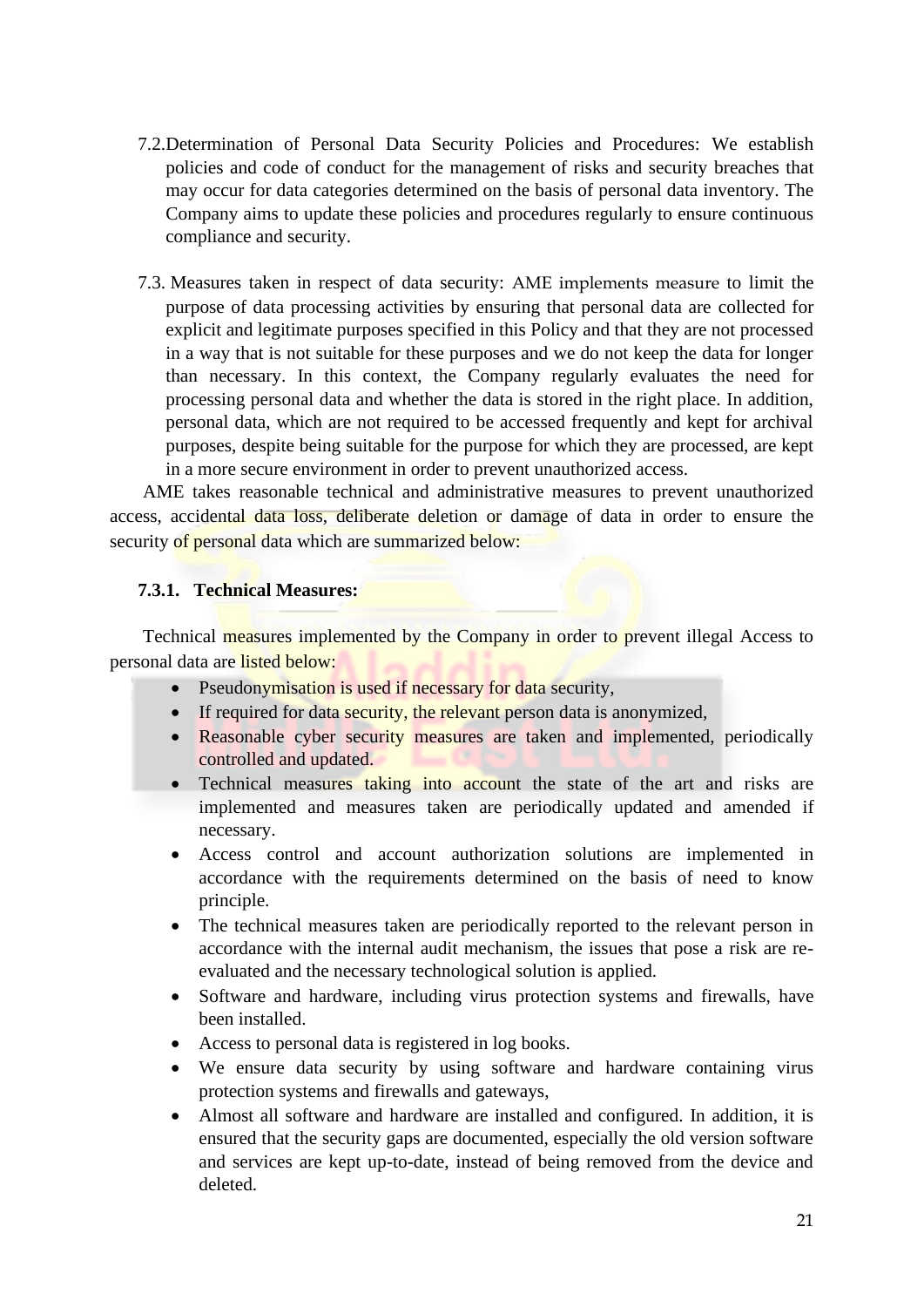• If personal data is to be obtained from different websites and / or mobile application channels, connections are made via SSL or a more secure channels.

# **7.3.2. Administrative Measures**

Administrative measures implemented by the Company in order to prevent illegal access to personal data are listed below

- Personal data processing activities are tracked on a business unit basis,
- Necessary inspections are made in order to ensure the implementation of the provisions of the Law in accordance,
- Continued compliance of data processing activities with the Law is ensured via internal policies and procedures,
- Our employees are required to sign non-disclosure and confidentiality declaration specifying that they cannot disclose the personal data they have processed in the course of their duties to third parties in violation of the provisions of the law and that they cannot use them for purposes other than purpose of the processing and that this obligation shall continue even after they leave their duties, and in this direction, aforementioned obligations constitute a part of our employees' labor contract.
- Access authorizations are granted in accordance with the nature of the data accessed within the company,
- Access to sensitive personal data are subject to more stringent conditions,
- Systems used inside the Company can only be accessed using a username and password,
- When creating passwords and codes, it is mandatory that combinations consisting of uppercase and lowercase letters, numbers and symbols are preferred instead of numbers or letter strings that are associated with personal information and are easy to guess,
- The Company implements corporate access control policies and procedures which establish an access authorization and control matrix for data owners.
- The number of password entry attempts is limited,
- Passwords and Access codes are changed at regular intervals,
- Administrator account and admin authority are granted only when needed,
- Accounts and Access rights of employees no longer work for the Company are annulled without delay,
- Antivirus and antispam products are used that regularly scan the information system network and detect dangers,
- We only transfer Personal Data to third-party service providers who agree to comply with the required policies and procedures and who agree to put adequate measures in place through data processing agreements which contain specific obligations and penalties for data exporter and data recipient.
- Necessary administrative measures are taken and awareness programs are carried out to inform all employees, especially those who are authorized to access personal data, about their duties and responsibilities in the field of data privacy.

# **7.4.Data Protection Impact Assessment(DPIA)**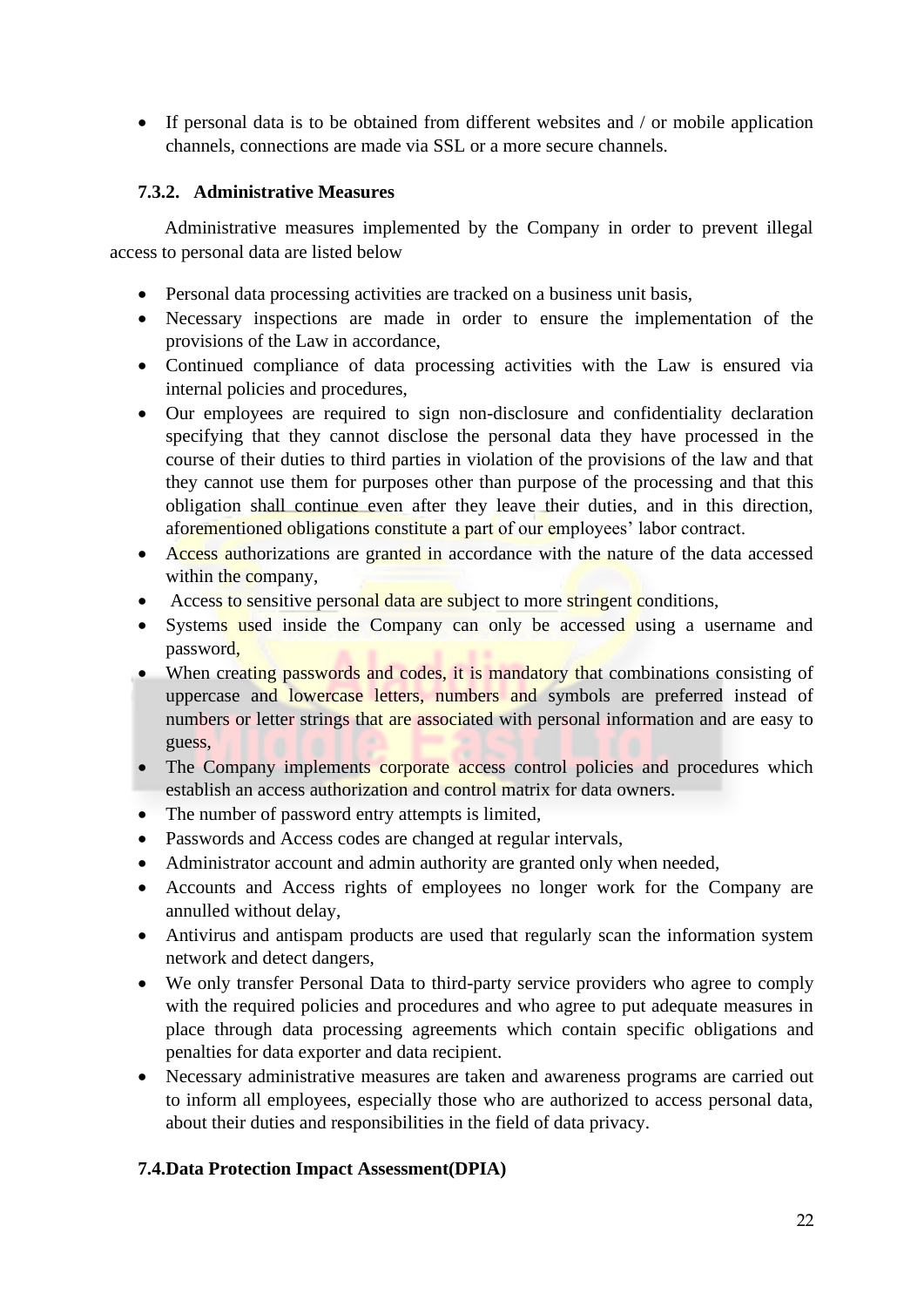Where a type of processing in particular using new technologies, and taking into account the nature, scope, context and purposes of the processing, is likely to result in a high risk to the rights and freedoms of natural persons, the Company is required to, prior to the processing, carry out an assessment of the impact of the envisaged processing operations on the protection of personal data.

A DPIA will be carried out when implementing major system or business change programs involving the Processing of Personal Data including:

(a) use of new technologies (programs, systems or processes), or changing technologies (programs, systems or processes);

(b) Automated Processing including profiling and automatic decision making;

(c) large scale Processing of Sensitive Data; and

(d) large scale, systematic monitoring of a publicly accessible area.

We will seek the advice of the data protection officer, where designated, when carrying out a data protection impact assessment.

# **7.5. Notification of a personal data breaches to the supervisory authority and data subjects**

1. If we discover that there has been a breach of personal data that poses a risk to data subjects' rights and freedoms, we will report this to the Board within 72 hours of discovery. We will also record all data breaches regardless of their effect.

If the breach is likely to result in a high risk to data subjects' rights and freedoms, AME will inform relevant parties of the breach and provide them with information about its likely consequences and the mitigation measures we have taken.

2. The Company will not be required to inform individuals as it is described in the above paragraph 1 about the personal data breach where:

(a) The Company has implemented appropriate technical and organizational protection measures to the personal data affected by the breach, in particular to make the personal data unintelligible to any person who is not authorized to access it, such as encryption.

(b) The Company has taken subsequent measures which ensure that the high risk to the rights and freedoms of the individual is no longer likely to materialize.

(c) It would involve disproportionate effort to tell all affected individuals. Instead, the Company shall make a public communication or similar measure to inform all affected individuals.

## **8. Data Retention Period**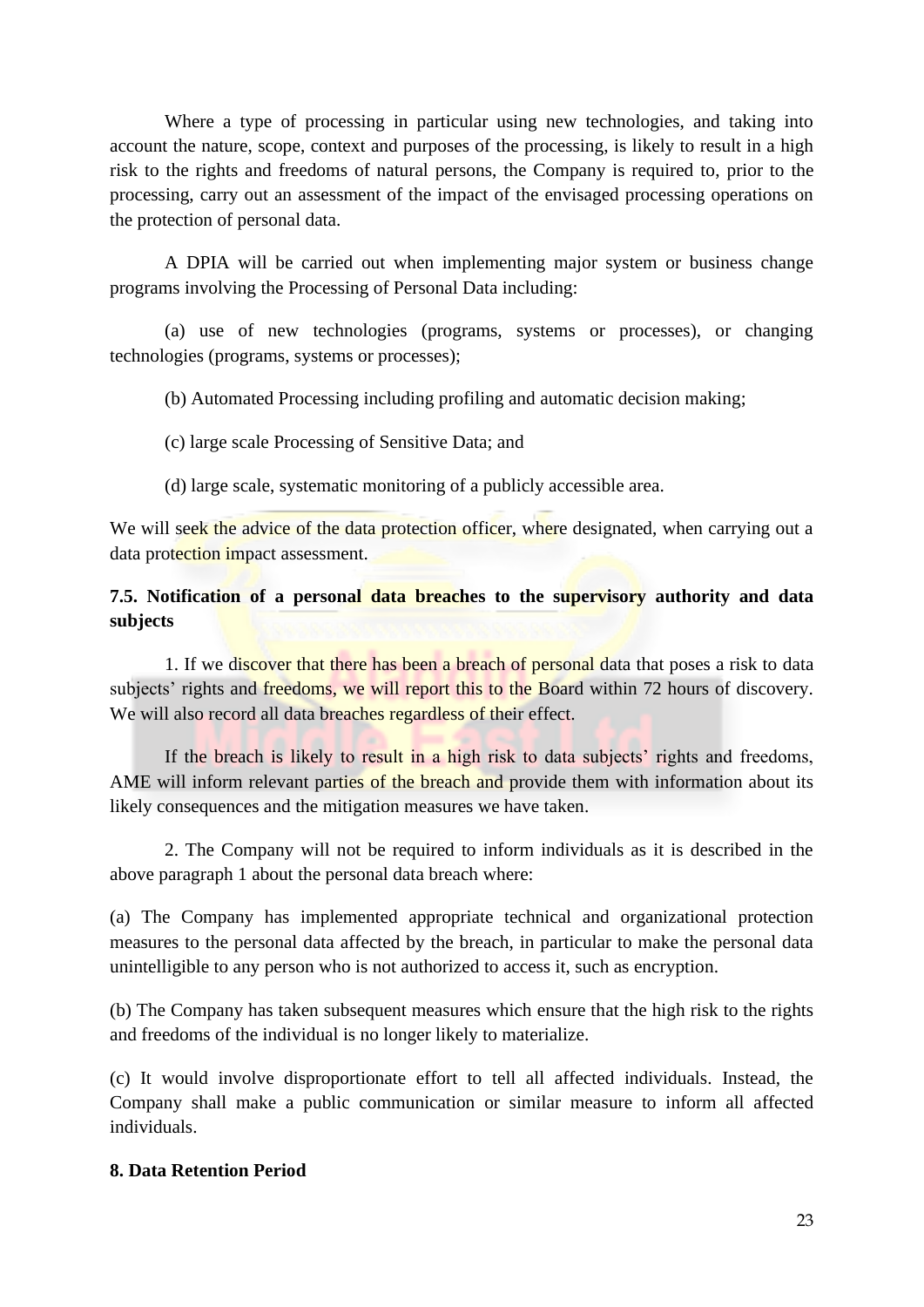AME stores Personal Data for the period specified in this legislation, as required by law. If a period of time is not regulated in the legislation regarding how long personal data should be stored, Personal Data is processed for a period that requires processing in accordance with the Company's processes and manuals and best practices accepted in the field of activity, depending on the activity carried out while processing that data. When Personal Data is no longer needed for specified purposes, it is deleted or anonymized in accordance with the Group's data retention policy, as set out in the Data Retention and Management Policy.

If the retention periods determined by the relevant legislation and purpose of processing personal data has ended, personal data can only be stored in order to provide evidence in possible legal disputes or to assert the relevant right related to personal data or to establish a defense. In the establishment of the periods here, taking into account the period of limitations for relevant data category, the retention periods are determined based on the previous requests submitted to the Company on the same issues before. In this case, the stored personal data are not accessed for any other purpose, other than it is required to be used in the relevant legal dispute. Here, too, after the mentioned period expires, personal data are deleted, destroyed or anonymized.

### <span id="page-24-0"></span>**9. Erasure, Destruction or Anonymization of Personal Data**

Company staff and representatives including representatives with whom our company or our company cooperates or authorize to act on our behalf, retain the personal data that have been processed according to law for the period required by the purposes of processing stipulated in the Article 138 Turkish Penal Code, Article 7 of the Law no 6698 and provisions of relevant legislation and specified in this Policy.

Without prejudice to the provisions of specific laws regarding the deletion, destruction or anonymization of Personal Data, the Company deletes, destroys or anonymizes the Personal Data ex officio or upon the request of the data subject, when Personal Data is no longer needed for specified purposes.

While deleting personal data, these data are destroyed in a way that they cannot be used and retrieved in any way. Accordingly, Personal Data is irreversibly deleted from medias they have been stored such as documents, files, CDs, floppy disks, hard disks. Destruction of Personal Data, on the other hand, refers to the destruction of materials suitable for data storage such as documents, files, CDs, floppy disks, hard disks in which the data are recorded so that the information cannot be recovered and used. Anonymization of personal data refers to rendering the personal data no longer be attributed to a natural person by the use of additional information.

### **10. Administrative Division of Roles inside the Company for Data Protection Issues**

"Personal Data Protection Committee" has been established within AME to implement this policy and other related policies related to this policy. The Committee is responsible for carrying out the actions determined by the senior management for compliance. constitution and responsibilities of the Committee is shown below.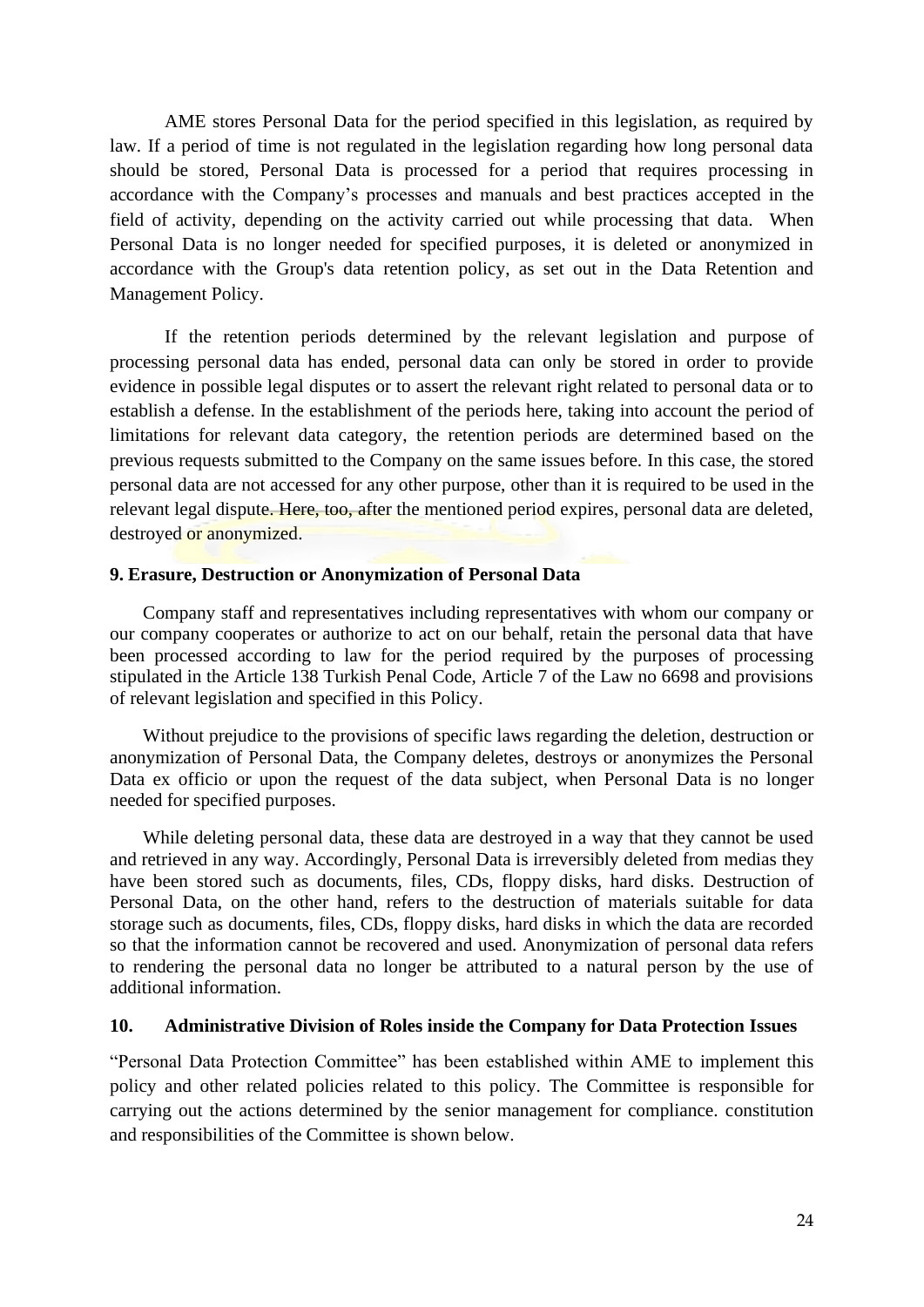| N0 | <b>ASSIGNED POSITION</b> | <b>FUNCTION</b>           | <b>NAME SURNAME</b> |
|----|--------------------------|---------------------------|---------------------|
|    | <b>HEADQUARTERS</b>      | <b>General Director</b>   | Baran Erdem KAYA    |
| 2  | <b>HEADQUARTERS</b>      | <b>COO</b>                | Halil AKTAS         |
| 3  | <b>HEADQUARTERS</b>      | <b>Assistant General</b>  | Çağatay             |
|    |                          | Manager                   | <b>BEYDOĞAN</b>     |
| 4  | <b>HEADQUARTERS</b>      | <b>Human Resources</b>    | Derya ERBAŞ         |
|    |                          | Manager                   |                     |
| 5  | <b>HEADQUARTERS</b>      | <b>Assistant to Human</b> | Can DENIZ           |
|    |                          | <b>Resources Manager</b>  |                     |

In this context, the following minimum actions will be taken by the Committee:

- To determine the relevant policies regarding the processing and protection of personal data and the measures to be taken in order to comply with the legislation,
- Submit aforementioned policies and actions for the approval of the Senior Management; supervise their implementation and coordination,
- To determine the modalities of how the policies regarding the processing and protection of personal data will be implemented and how the audits will be carried out, to make necessary assignments after receiving the approval of the senior management,
- To determine the risks that may occur in the personal data processing activities of the company and to ensure that necessary measures are taken; submit suggestions for risk improvement to the approval of senior management,
- To ensure that staff are adequately trained in order to support the implementation of data protection laws and Company policies in this field,
- To decide on how to response to data subjects' request at the highest level,
- To make necessary arrangements within the company in order for the company to fulfill its obligations with respect to data protection,
- To ensure communication and cooperation with the Board and other institutions.

## **11. (CCTV) USAGE**

<span id="page-25-0"></span>Visual and audio data of visitors and staff processed via closed circuit camera system located at headquarters of AME, in other physical areas where service is provided, for purposes such as preventing criminal behavior in the building, ensuring the safety of the building, its surroundings, tools and equipment, visitors and employees, and contractual obligations can be obtained and stored only for the period required for these purposes. The Company implements necessary administrative and technical measures to ensure the security of personal data obtained by CCTV cameras.

Aforementioned data is processed if it is compulsory to fulfill its legal obligations such as it is stipulated by law pursuant to article 5/2 / a of Law No 6698, it is mandatory for the Company to be able to perform our legal obligations such as supervision and protection of employees, data processing is mandatory for the establishment, exercise or protection of any right as per Article 5/2(e) and it is mandatory for the legitimate interests of the Company provided that this processing shall not violate the fundamental rights and freedoms of the data subject as per Article 5/2(f)